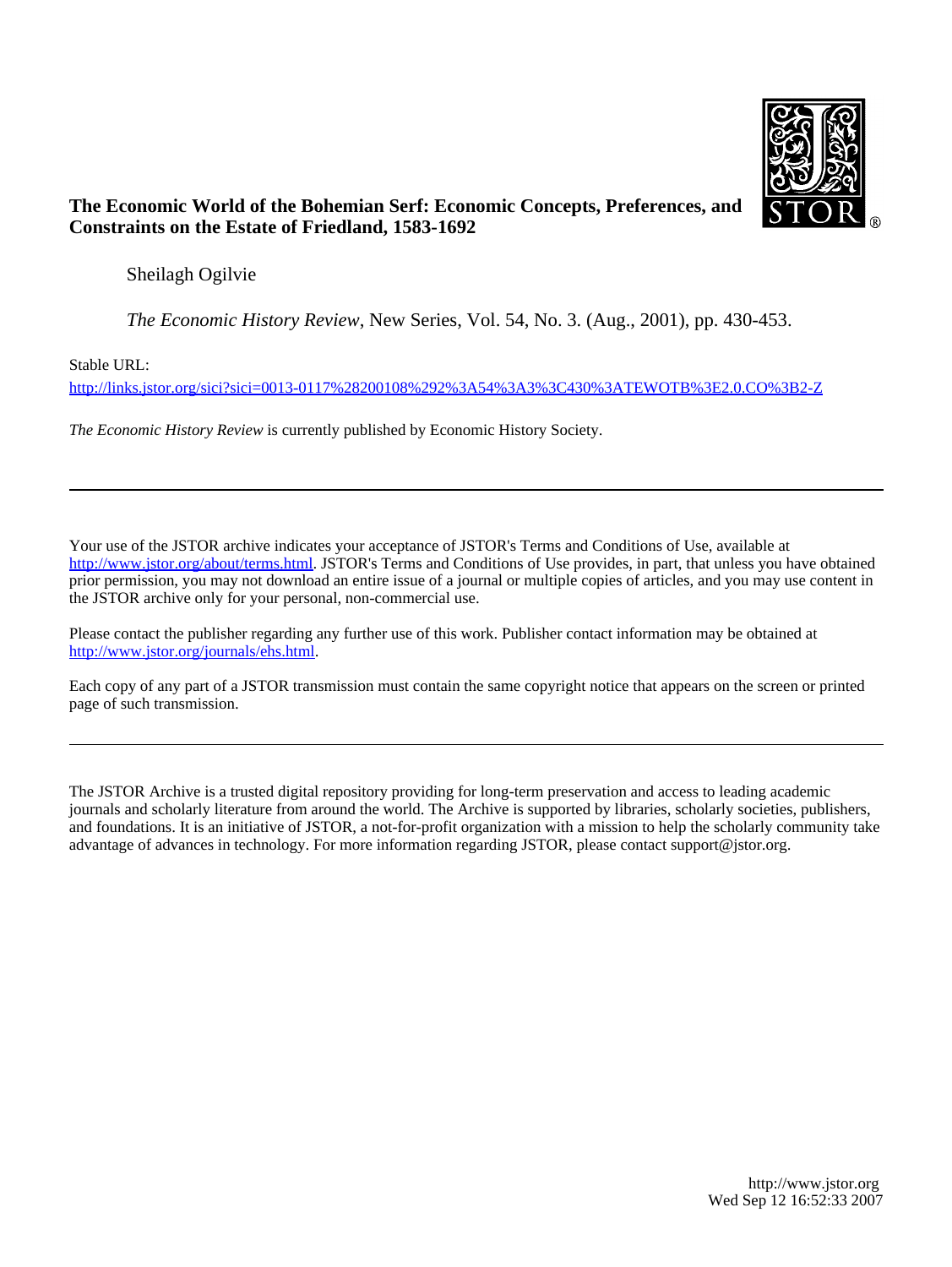Economic History Review, LIV, 3 (2001), pp. 430-453

# *The economic world of the* Bohemian serf: economic concepts, *preferences, and constraints on the estate of Friedland, 1583-1692'*

## By SHEILAGH OGILVIE

The peasant economy, particularly in Europe under serfdom, is widely regarded as 'a completely separate world'.<sup>2</sup> From the disciples of Alexander Chayanov to the adherents of the 'new paradigm', many social scientists view the peasant economy as 'governed by different rules and informed by different values'.<sup>3</sup> Among development economists, concern about agricultural stagnation has generated a widespread orthodoxy: peasants lack the concepts of costs and profits, and abhor markets, money, and individual gain.4 Among historians of the European past, the same orthodoxy is widely accepted, from Brunner's vision of the 'ganzes Haus' ('whole house') as the economic foundation of pre-industrial society, to Kriedte, Medick, and Schlumbohm's account of European protoindustrialization, to the 'new paradigm' of the Russian peasant economy.<sup>5</sup> All these views share a fundamental belief: peasants make economic decisions in a way that differs from ours, and cannot be understood using standard economics.

Two distinct-although not mutually exclusive-assumptions underlie this belief, one stressing logic and concepts, the other values and preferences. Chayanov painted an evocative picture of the distinctive concepts and 'operational logic' of peasant economics.<sup>6</sup> This led some historians to describe peasants as economically 'irrational' or 'bewildered', while others portrayed them as 'simply different, with their own logic and

<sup>2</sup> Mironov, 'Commune', p. 25.

<sup>3</sup> Shanin, 'Chayanov's message', pp. 3-4; Pallot, Land reform, p. 15.

<sup>4</sup> Redfield, Peasant society; Scott, Moral economy; Shanin, 'Nature'; Wolf, Peasant wars; Kerblay, 'Chayanov', p. 159; Shanin, 'Chayanov's message', esp. pp. 20-4.

<sup>5</sup> Brunner, 'Das "Ganze Haus" '; Kriedte et al., Industrialization; Pallot, Land reform, pp. 15-17, 242, 249.

Shanin, 'Chayanov's message', p. 4.

<sup>&</sup>lt;sup>1</sup> I should like to thank André Carus, Tracy Dennison, and Jeremy Edwards for their very detailed comments on several versions of this article; Derek Beales, Jacques Beauroy, Markus Cerman, Alice Klašterská, Robert Luft, Lenka Matušíková, Eduard Maur, Alena Pazdérová, Richard Smith, Dana Stefanova, and Hermann Zeitlhofer, as well as participants at seminars in Vienna and Cambridge, for stimulating feedback on the first draft; Partha Dasgupta, Sepp Ehmer, Neeraj Hatekar, and Paul Seabright for many enjoyable discussions of 'economic rationality' over the years; the Cambridge Group for the History of Population and Social Structure for its generous hospitality in 1998-9; and the Volkswagen Foundation for financing the Czech-Austrian-British research project 'Social structures in Bohemia'.

 $\circ$  Economic History Society 2001. Published by Blackwell Publishers, 108 Cowley Road, Oxford OX4 1JF, UK and 350 Main Street, Malden, *MA 021 48, USA.*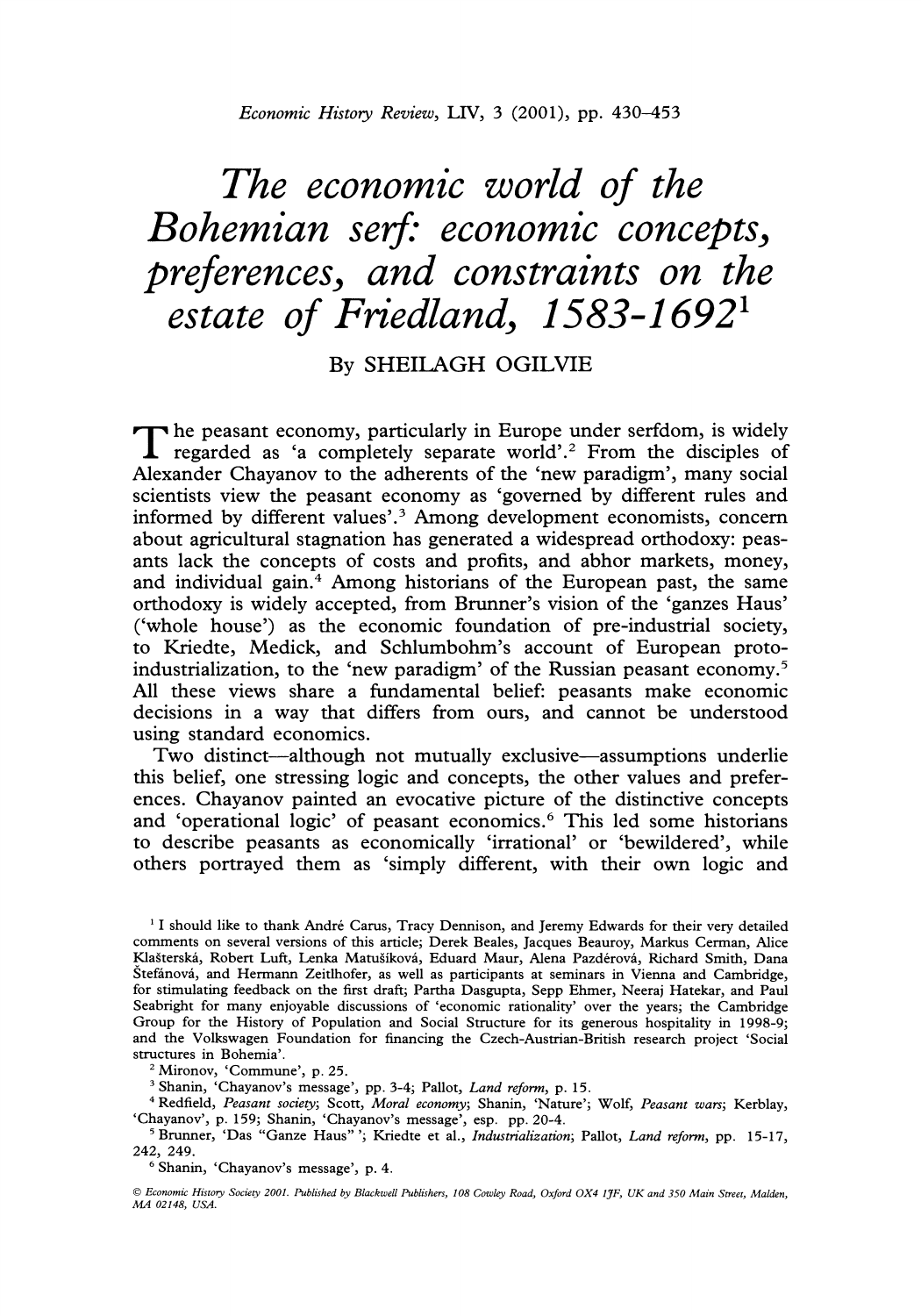rationality'.<sup>7</sup> But whether 'irrational' or 'differently rational', peasants lack the conventional economic concepts of wages, capital, interest, rent, and profit.' Consequently they can neither minimize costs nor maximize profits; instead, they minimize risks and seek to 'satisfice' culturally defined consumption targets.<sup>9</sup> These theories regard peasant minimization of risk as excluding 'capitalist' maximization of profit, a distinction puzzling to mainstream economics, which regards *all* economic agents as seeking to obtain the lowest possible risk for the highest possible return.

**A** second strand of thinking emphasizes culturally defined values and preferences. Peasants are held to dislike markets, money, wage labour, borrowing capital, selling land, making profits, individual gratification, new techniques, and new consumer objects. Instead, they prefer autarky, payments in kind, family labour, self-sufficiency, retaining the family farm, satisfying cultural consumption targets, family solidarity, communal altruism, traditional techniques, and customary forms of consumption.1° Both the distinctive conceptual system and the distinctive preference ordering are regarded as characterizing not just fulltime peasant cultivators, but all members of 'peasant society', including women, servants, and rural craft workers; the 'peasant economy' is seen as a distinct 'economic form' which continues to characterize the rural population 'even in an environment clearly dominated by capitalism'. $^{11}$ 

History and economic policy have been profoundly influenced by such views. Among economists, the assumption that peasants would not respond positively to development assistance, but would also not respond negatively to deprivation, underpinned the disastrous post-1945 policies of 'squeezing agriculture' to support industry.<sup>12</sup> Among economic historians, these views underlay accounts of how agricultural change, protoindustrialization, and 'forced commercialization' were imposed on an inert rural population.<sup>13</sup> Among historians of Russia, these theories ascribed Russia's centuries of economic stagnation, its divergence from western Europe, the inevitability of violent revolution, and the difficulties of its twentieth-century history, to a distinctive peasant culture.<sup>14</sup> In short, these views imply that it is peasant culture, not the organization of peasant society, that generates exploitation, poverty, and stagnation. Peasant societies cannot change from within, but only through 'forced commercialization' of peasant culture by modernizing landlords, capitalists, or bureaucrats.

These views of peasant economic mentalities pervade our historical

<sup>&#</sup>x27; Pallot, *Land reform,* **pp.** 15-17, 242, 249.

Chayanov, 'On the theory', **pp.** 3-4.

Ibid., passim; Kriedte et al., *Indusm'alization,* **p.** 41; Pallot, *Land reform,* **p.** 16.

lo Redfield, *Peasant society,* **pp.** 18-19, 29-33; Scott, *Moral economy,* **pp.** 5-11, 29, 40-3, 184; Shanin, 'Nature', **pp.** 67-8, 75; Wolf, 'Types', **pp.** 454-60; Kriedte et al., *Indusm'alization,* **pp.** 41- 53, 99-115.

**l1** Shanin, 'Chayanov's message', **p.** 3; Kriedte et al., *Industrialization,* **pp.** 41-53, 99-115.

**l2** Little, *Economic development,* **pp.** 149-60.

**l3** Kriedte et al., *Industrialization,* **pp.** 41-53, 99-1 15; Wunder, 'Agriculture', **pp.** 63-6, 87-91.

**l4** Mironov, 'Commune'; *idem,* 'When and why?', **p.** 333; Figes, *Peasant Russia,* **pp.** 8-12; Pallot, *Land reform,* **pp.** 15-17, 242-9.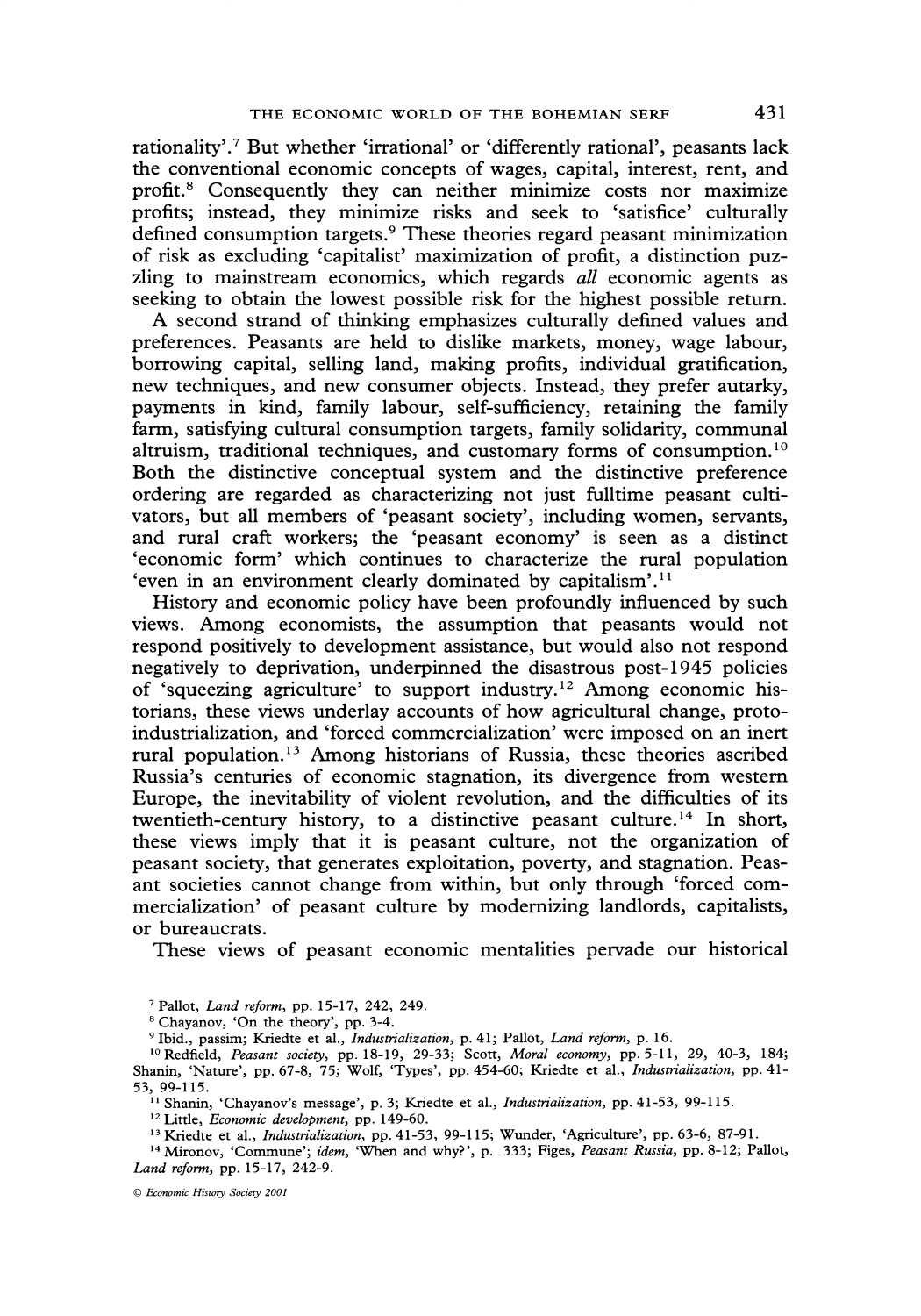picture of central and eastern Europe, both east and west of the Elbe. **A** long and influential tradition of German historiography has regarded the peasantry as a repository of traditional concepts and values fundamentally opposed to those of modern market society.<sup>15</sup> In 1893 Bücher glorified the pre-capitalist peasant family economy as autarkic, subsistenceoriented, non-maximizing, uninvolved in exchange, and unencumbered by economic concepts of wages, prices, or capital.<sup>16</sup> In 1956, Brunner combined Riehl's nineteenth-century concept of the 'ganzes Haus' ('whole house') with Chayanov's views on the 'peasant economy', to portray a changeless peasant economic mentality that reified self-subsistence, retreated from the market, rejected cost calculations, and made decisions that were ' "uneconomic" from the point of view of profitability'.<sup>17</sup> These views have strongly influenced most currents in modern German rural history. Kriedte, Medick, and Schlumbohm appealed to both Chayanov and Brunner in describing peasants and proto-industrial workers as rejecting markets, cost calculations, profits, and accumulation, pursuing instead a moral economy of 'limited goals'.<sup>18</sup> Rösener evoked a Chayanovian peasantry, which avoided markets, ignored profits, pursued limited aims, valued land for its own sake (even when unprofitable), worked for below-market wage rates, minimized risks at all costs, preferred leisure to income, sought culturally defined consumption targets, and made decisions that were 'economically speaking, unprofitable'.<sup>19</sup> Dipper urged German agrarian historians to adopt Anglo-Saxon anthropologists' concept of 'peasant society', since historical German peasants were distinguished by 'a specific economic approach, world-view and morality' and by a 'special system of norms which tempered social differences'.<sup>20</sup> Bosl characterized German rural society in terms of the autarkic, Brunnerian 'ganzes Haus' of the peasant, which was only gradually penetrated and destroyed by the advance of 'rationality' and 'individualism' in the eighteenth century.21 Peter Blickle and his school described the peasant community as characterized by a longstanding tradition of communalism and egalitarianism, although they did not explicitly claim that these rhetorical strategies in external conflicts reflected peasants' economic reasoning in daily affairs. $22$ 

Recent micro-studies of areas both west and east of the Elbe have cast doubt on these traditional views. For early modern Upper Austria, Rebel found that various economic mentalities co-existed in different social strata, with the poorest groups showing careful economic calculation and maximization, even while the better-off supported bureaucrats' and feudal officials' 'notions and practices of moral economy'.23 For early modern

<sup>&</sup>lt;sup>15</sup> See the historiographical overview in Dipper, 'Bauern'.

l6 Biicher, *Industrial evolution,* esp. pp. 88-9, 150-76.

**l7** Brunner, 'Das "Ganze Haus"', p. 107.

**l8** Kriedte et al., *Industrialization,* pp. 41, 43-6, 52-3, 99-100, 106-8, 114-15.

<sup>&</sup>lt;sup>19</sup> Rösener, *Peasants*, pp. 122-5, 142.

<sup>&</sup>lt;sup>20</sup> Dipper, 'Bauern', p. 27.

Bosl, *Gesellschafr,* pp. 9-14, 96, 178-9.

<sup>22</sup> See, for instance, the essays in Blickle, *Aufnrhr.* 

<sup>&</sup>lt;sup>23</sup> Rebel, *Peasant classes*, pp. 118-19.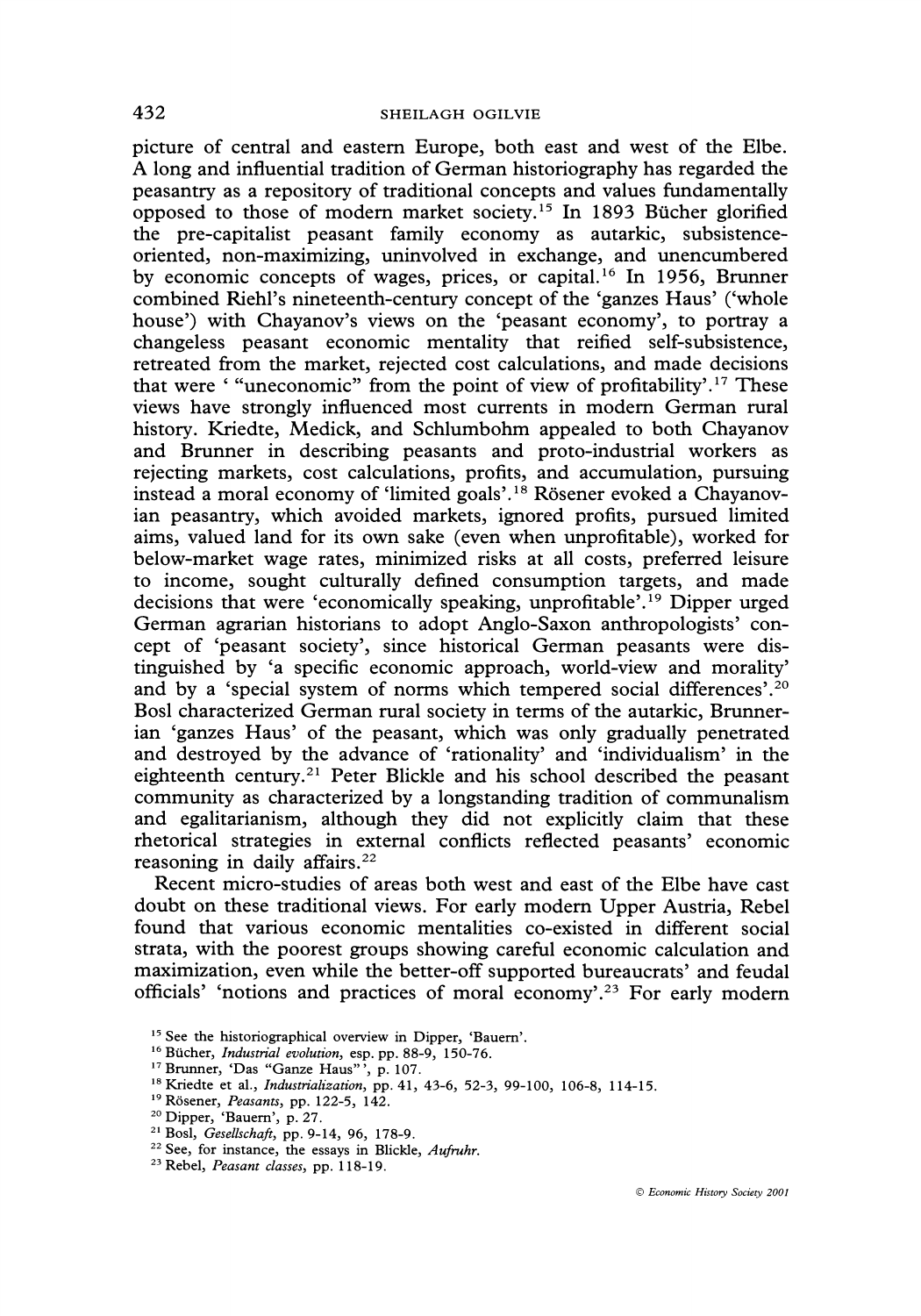Wiirttemberg, Sabean rejected the whole Chayanovian concept of the peasant 'family economy' as inapplicable to rural decision making,  $24$  a conclusion borne out in different ways by my own research on protoindustrial and agricultural villages in the Swabian Black Forest.<sup>25</sup> For the Uckermark of Brandenburg, Harnisch characterized peasants as 'smallscale agricultural entrepreneurs', transacting in markets, seeking all 'opportunities for profit', employing wage labour, pursuing accumulation, and carefully calculating costs.<sup>26</sup> Enders also argued that all social strata in the Uckermark engaged in rational economic calculation, responded to market prices, balanced monetary costs and benefits, transacted eagerly in markets, pursued profits, and manifested every sign of economic and social 'individualism'.<sup>27</sup> Peters contended that rural people east of the Elbe in general manifested 'individualistic' economic behaviour: the preference for leisure, unpunctuality, lack of forward planning, traditionalism, and rejection of innovations so often ascribed to peasant mentalities were strategic components of peasants' rhetoric of resistance.<sup>28</sup>

But a stubborn affection for distinctive peasant economic mentalities survives: central and eastern European peasants may not have been 'irrational', but they were 'differently rational'. Wunder, while rejecting the stereotype of the 'stupid peasant', summarizes recent work on the German peasantry as showing that 'The different rationalities of lords and peasants are clearly distinguished: for peasants, risk-minimization lies at the centre of economic activity. . . while for the lords, it is profit $maximization.^{29}$  Beck acknowledges that early modern Bavarian villagers were not self-subsistent, worked for wages, and transacted in markets, but claims that most goods and services in the economy flowed through 'a natural economy which preceded the market and obeyed to some extent quite different laws'.30 Zimmermann rejects Enlightenment stereotypes of 'peasant traditionalism' but describes eighteenth-century German peasants as measuring time in a pre-modern way, minimizing risks irrespective of returns, and preferring self-subsistence to market transaction-adhering to a different rationality that changed only after about  $1750$ .<sup>31</sup>

Where peasant interest in profits, markets, and private property is detected, it is still widely ascribed to exceptional influences: to eighteenthcentury (often English) 'liberal ideologies', seigneurial weakness, urban pressure, or 'individualistic' western legal traditions. Renate Blickle, for instance, contends that early modern Bavarian peasant rhetoric evoked a subsistence-oriented and redistributive 'principle of needs' that was only broken down by 'the development of liberal ideas, especially liberal conceptions of property' in the eighteenth century-although it is not

**<sup>24</sup>**Sabean, *Property,* pp. 94-7.

**<sup>25</sup>**Ogilvie, *State covoratism,* esp. pp. 7-11, 181-6, 225-30, 301-7, 455-63.

<sup>&</sup>lt;sup>26</sup> Harnisch, 'Bäuerliche Ökonomie', esp. pp. 88-9, 92, 99, 106-8.

**<sup>27</sup>**Enders, 'Individuum', esp. pp. 159-62, 170, 176.

<sup>&</sup>lt;sup>28</sup> Peters, 'Eigensinn', pp. 90, 92-3, 95-6, 100-2.

<sup>&</sup>lt;sup>29</sup> Wunder, 'Der dumme', pp. 43-4, 48; *idem*, 'Agriculture', p. 65.

<sup>30</sup>Beck, *Unterfinning,* p. 20.

**<sup>31</sup>**Zimmermann, 'Bauerlicher Traditionalismus', pp. 224-9, 237-8; Kaak, 'Diskussionsbericht', p. 443.

 $©$  *Economic History Society 2001*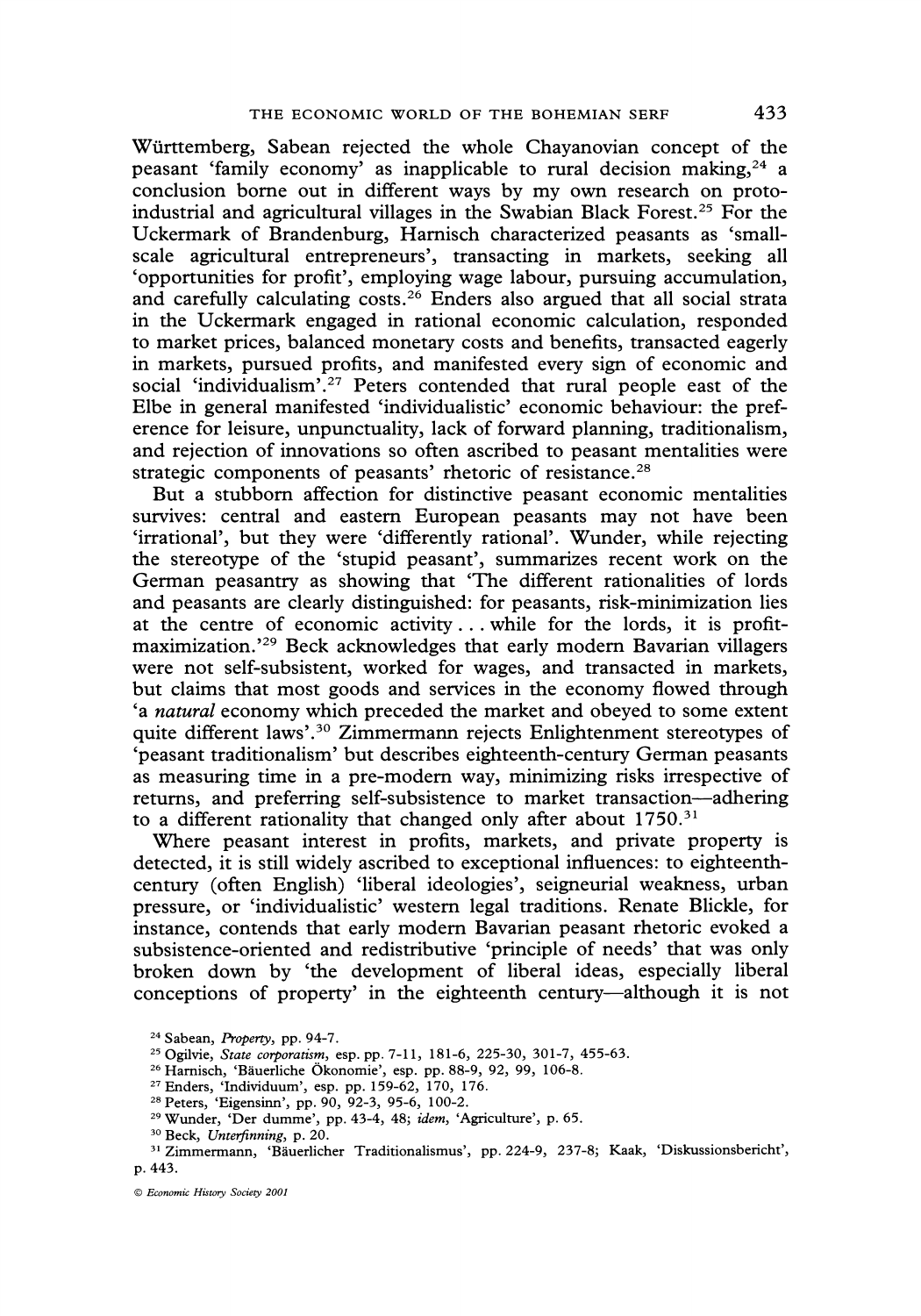clear whether she regards peasants' legal rhetoric as revealing their everyday economic calculations.<sup>32</sup> Göttsch ascribes the individualistic economic behaviour detected by Enders for the Uckermark to fragmented landlordship there, arguing that 'probably this individualized form of behaviour did not exist in Schleswig-Holstein'.<sup>33</sup> Zimmermann claims that Uckermark peasants were profit-oriented only because of their proximity to the grain market of a huge city (Berlin): for most other German peasants, he contends, the 'family economy' still prevailed, market production was unimportant, costs and benefits were not calculated with respect to prices—'at least not solely, and before  $1750$  not at all'.<sup>34</sup> Schulze agrees that German peasants east of the Elbe showed forms of 'individualistic' behaviour, but argues that these could not have been found among Polish or Hungarian peasants, since they resulted from the 'individualistic legal system' arising out of the reception of Roman Law in early modern central and western Europe.<sup>35</sup>

This line of argument is reflected in the historiography for Europe as a whole. Detailed study of a rural society may reveal that its inhabitants did not ignore costs or abjure profits, but its historians then conclude that this society must have been exceptional-not that prevailing theories about peasant societies might be wrong. Thus, for instance, a synthesis of English local studies leads Macfarlane to argue that pre-industrial England was uniquely 'individualistic', distinguishing it from the 'peasant' cultures of the continent.36 Kisch and Thomson respectively ascribe the unusually vibrant agricultural and proto-industrial development of the Wuppertal and the Languedoc to unique regional cultures manifesting individualistic, entrepreneurial, and profit-maximizing behaviour.<sup>37</sup> Landes argues that the individualistic and rational culture of north-western Europe was unique and led to its economic primacy.38 Even such critics accept that outside unique cultural enclaves, rural people were governed by the distinctive concepts and preferences of the 'peasant economy'. Other scholars dispute that England, or north-western Europe, or Germany west of the Elbe, were distinctive at all: peasants everywhere, they argue, operated according to the 'different rationality' of the moral economy.

This article tackles the question of peasant economics from the other side. It investigates a European rural society with no claim to be 'western', 'advanced', or uniquely 'individualistic'. Bohemia (now part of the Czech Republic) was one of those many eastern European societies that, between the sixteenth century and the eighteenth, underwent what has been called the 'second serfdom', a massive resurgence in landlord power over the

*<sup>32</sup>* Blickle, 'From subsistence', pp. 377-82; *idem,* 'Hausnotdurft'.

*<sup>33</sup>* AS quoted in Kaak, 'Diskussionsbericht', p. 457.

**<sup>34</sup>** AS quoted in ibid., pp. 442-3.

**<sup>33</sup>** AS quoted in ibid., pp. 458-9.

*<sup>36</sup>* Macfarlane, *Origins.* 

*<sup>37</sup>* Kisch, 'From monopoly', pp. 300-2; Thomson, 'Variations', pp. *66-7.* 

**<sup>38</sup>** Landes, *Wealth, passim.*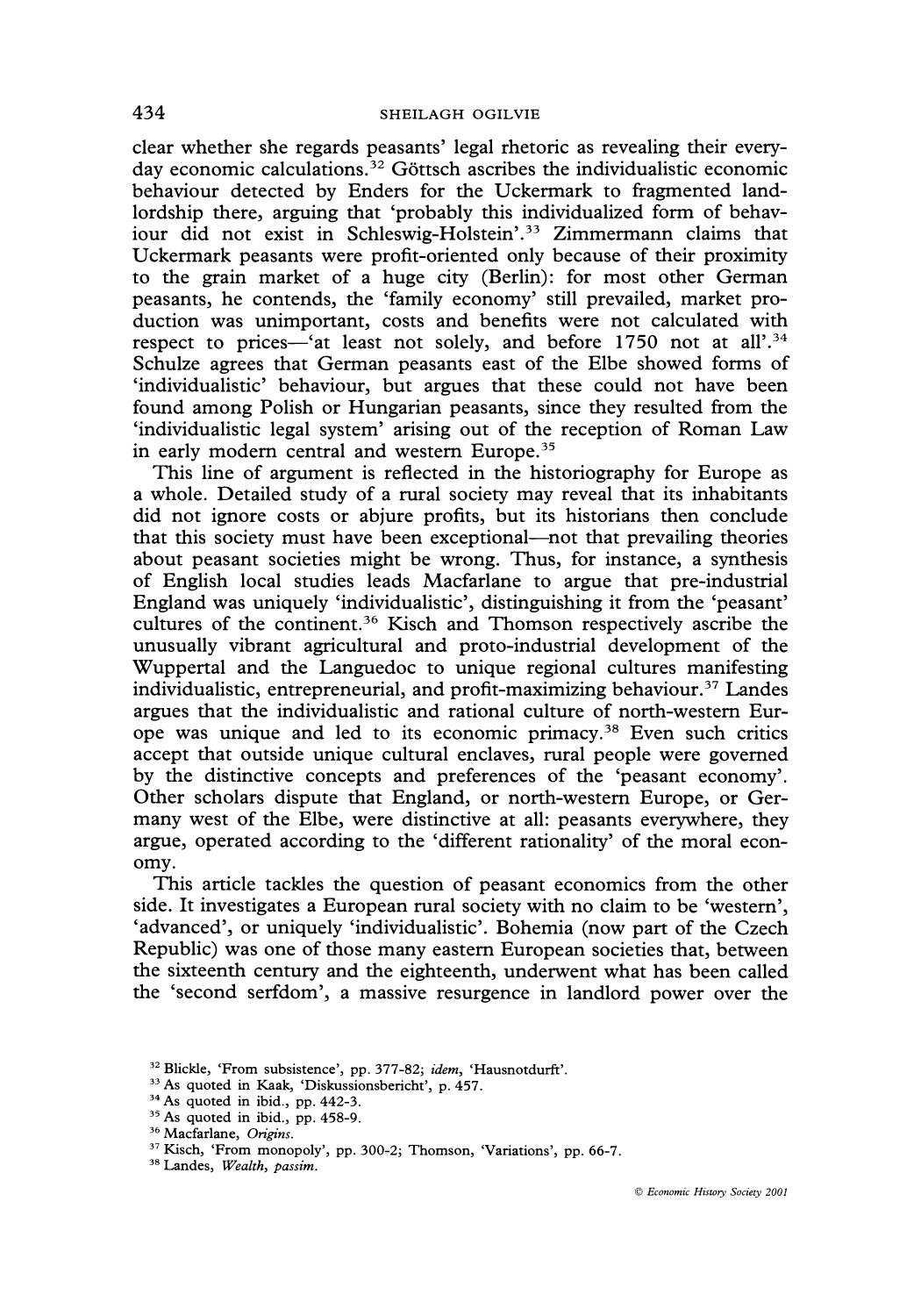rural population.<sup>39</sup> Landlords expanded demesne operations, increased money rents and labour dues, extended them to previously exempt social groups, levied new dues on non-agricultural activities, and set up market monopolies.<sup>40</sup> Bohemian serfs did not have the right to appeal to any jurisdiction beyond the manorial courts, and the Crown did not directly intervene between landlords and serfs until Emancipation in 1781 **.41**The civil status of the Bohemian rural population corresponds in most respects to Mironov's seven-point checklist of the characteristics of serf dependence in Russia: juridical subjection; migration regulations; legal attachment to a particular social status; subjection to communal payments and duties; limited right to private property; limited choice of occupation; and unprotected personal dignity.<sup>42</sup> Before Emancipation, Bohemia was similar to other eastern European societies such as Poland, Hungary, or Russia: the rural population was enserfed, severely controlled by landlords and communes, and economically backward compared with western Europe.

The inhabitants of early modem Bohemia may seem 'a far-away people of whom we know nothing', but for this very reason they provide an excellent context for testing hypotheses about economic reasoning in traditional societies. If Bohemian peasants are found to use 'modern' economic concepts and display 'individualistic' preferences, not only does this push the boundaries of modern economic culture much further eastward in Europe than has ever been imagined, but it also casts doubt on the usefulness of 'peasant culture' as an explanation for economic stagnation.

This article examines the economic concepts and preferences of Bohemian serfs through a study of one large estate, that of Friedland, located in the north of the country, consisting of about 38 villages and two very small towns. In a 1651 census, the villages contained some 5,000 inhabitants living in about 1,500 households. The entire population of the estate-in both villages and towns--was legally 'untertänig' (defined as 'subjects' or 'serfs' of the lords of Friedland), with the exception of a handful of manorial officials and a few foreign craftsmen who made up less than 1 per cent of the population. The Friedland manorial court kept pledge-books and minute-books, of which 18 volumes survive, recording more than 3,000 separate cases for 67 of the 109 years between 1583 and 1692. This article uses these records to examine the economic concepts, preferences, and behaviour of Friedland serfs in the era of the 'second serfdom'.

*<sup>39</sup>*On the 'second serfdom' in Bohemia, see Maur, 'Vrchnosti'; on Friedland estate, see Cerman, 'Gutsherrschaft', pp. 91-105, 109-49.

<sup>&</sup>lt;sup>40</sup> Hroch and Petráň, Das 17. Jahrhundert; Klima, Economy; Maur, 'Vrchnosti'; Cerman, 'Gutsherrschaft'.

<sup>&</sup>lt;sup>41</sup> Maur, 'Staat'.

**<sup>42</sup>**Mironov, 'When and why?', p. 323.

 $©$  *Economic History Society 2001*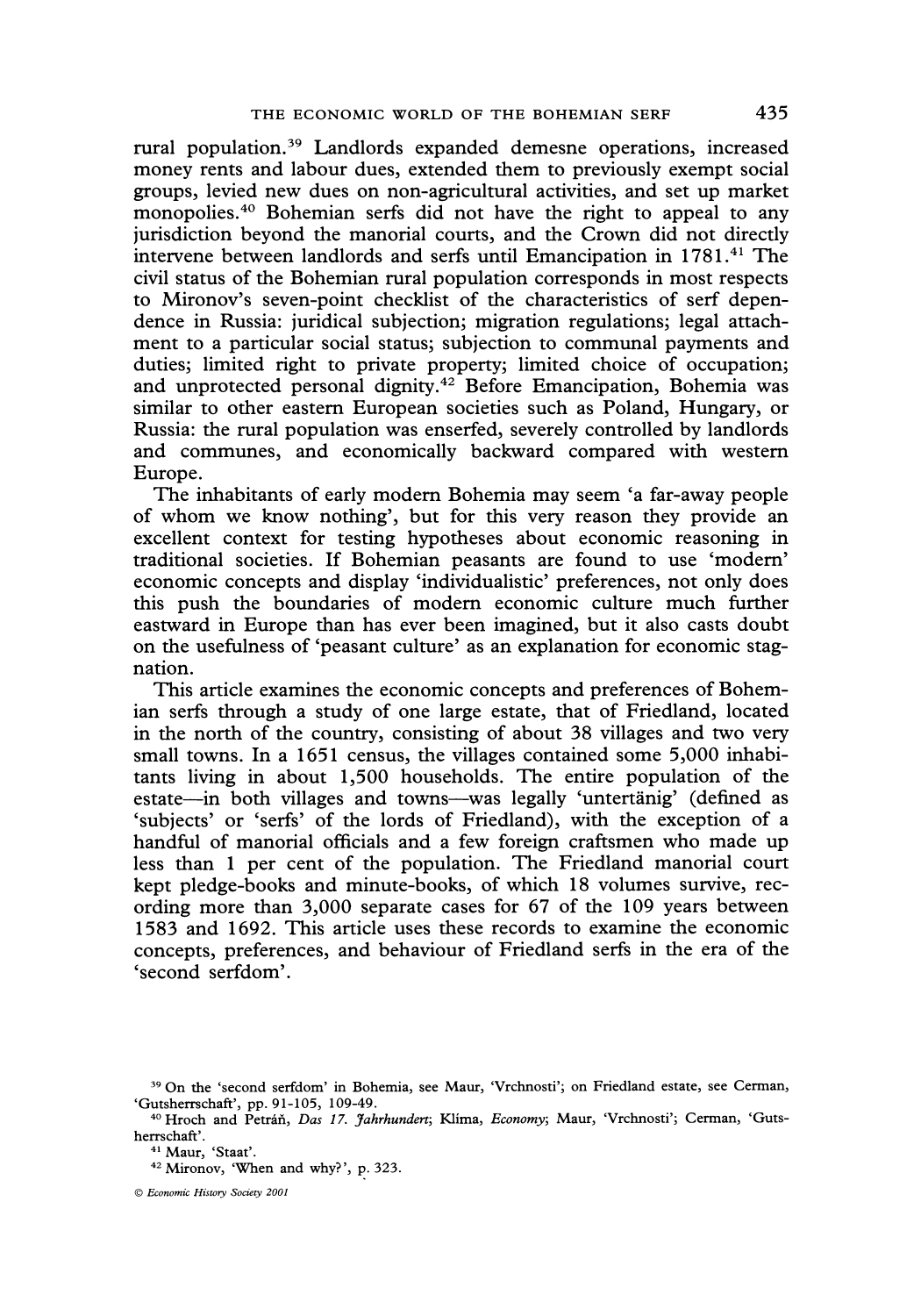Historians and economists cannot directly observe people's reasoning processes, but must infer them from statements and actions. Actions are generally preferable to statements, since people are seldom fully conscious of their own conceptual system. Thus, even if economic agents do not explicitly refer to costs or profits, they may still be using these concepts in making decisions. However, if peasants do explicitly perceive and mention costs and profits, and especially if they act on these perceptions, it casts doubt on the view that their conceptual system lacks the categories usually assumed by economists. How did sixteenth- and seventeenthcentury Bohemians deal with basic economic concepts?

Let us begin with the concept of the 'wage' or cost of labour. The 'distinctive rationality' of the peasant household is held to exclude the concept of the cost of time, and historians apply this view widely to the European past: peasants do not have the concept of wage or wage-labour, and ascribe a 'subjective' value rather than a money price to their time.<sup>43</sup> In early modern Bohemia, however, serfs appear to have taken a rather different view of the costs of their own labour.

The treatment by serfs of labour dues reflects a recognition of the opportunity cost-and the cash value-of labour lost to the family farm. In 1650, for instance, the Friedland serfs agreed to pay 490 *Gulden* in cash in place of carting 130,000 litres of wheat to the manorial brewery, so as to be 'spared the carting there and back, in order to be able to earn their piece of bread in other ways during this time'—as clear a statement as one would wish of the concept of the opportunity cost of labour expressed in money terms.<sup>44</sup> Serfs paid cash bribes to avoid spending time doing Robot (labour dues, derived from the Czech word for 'work'): in 1687, for instance, the manager of the Engelsdorf demesne farm was imprisoned because he 'took it upon himself to accept money from the peasants so that they would not have to go on the  $Robot^{1.45}$ . Serfs also employed wage-workers to do their labour dues: in 1688, an Olbersdorf villager complained that the village bailiff had, 'without the prior knowledge of the community, hired out the raft-wood carting they owed, at a rate of 1 *Gulden* 6 *Kreuzer* for each stack, but told them he had to pay more, whereby he had sought to gain advantage from the community'. It subsequently emerged that this piece-rate had been negotiated with the full knowledge of the 'sworn-men and part of the community that was present'.<sup>46</sup> Practices such as negotiating cash commutations, paying bribes, and hiring outside workers to avoid losing household labour to manorial services indicate clearly that serfs had the concept of labour costs.

**<sup>43</sup>**Chayanov, 'Peasant farm organization', pp. 1-5; Thomas and Znaniecki, *Polish peasant,* p. 170; Brunner, 'Das "Ganze Haus"', p. 107; Kriedte et al., *Industrialization*, pp. 41-2, 99.

<sup>&</sup>lt;sup>44</sup> Státní oblastní archiv Litoměřice, pobočka Děčín, Fond Rodinný archiv Clam-Gallasů, Historická sbírka (hereafter SOA Děčín, HS), Kart. 79, Amtsprotokolle 1650-1, fo. 11v, 20 Dec. 1650.

**<sup>45</sup>**SOA DECin, HS, 2. East, dodatky (Friedland) 11, Amtsprotokolle 1687-92, 8 March 1687, fo. 43r.

**<sup>46</sup>** Ibid., 2. Cast, dodatky (Friedland) 11, Amtsprotokolle 1687-8, 24 Feb. 1688, fo. 35v.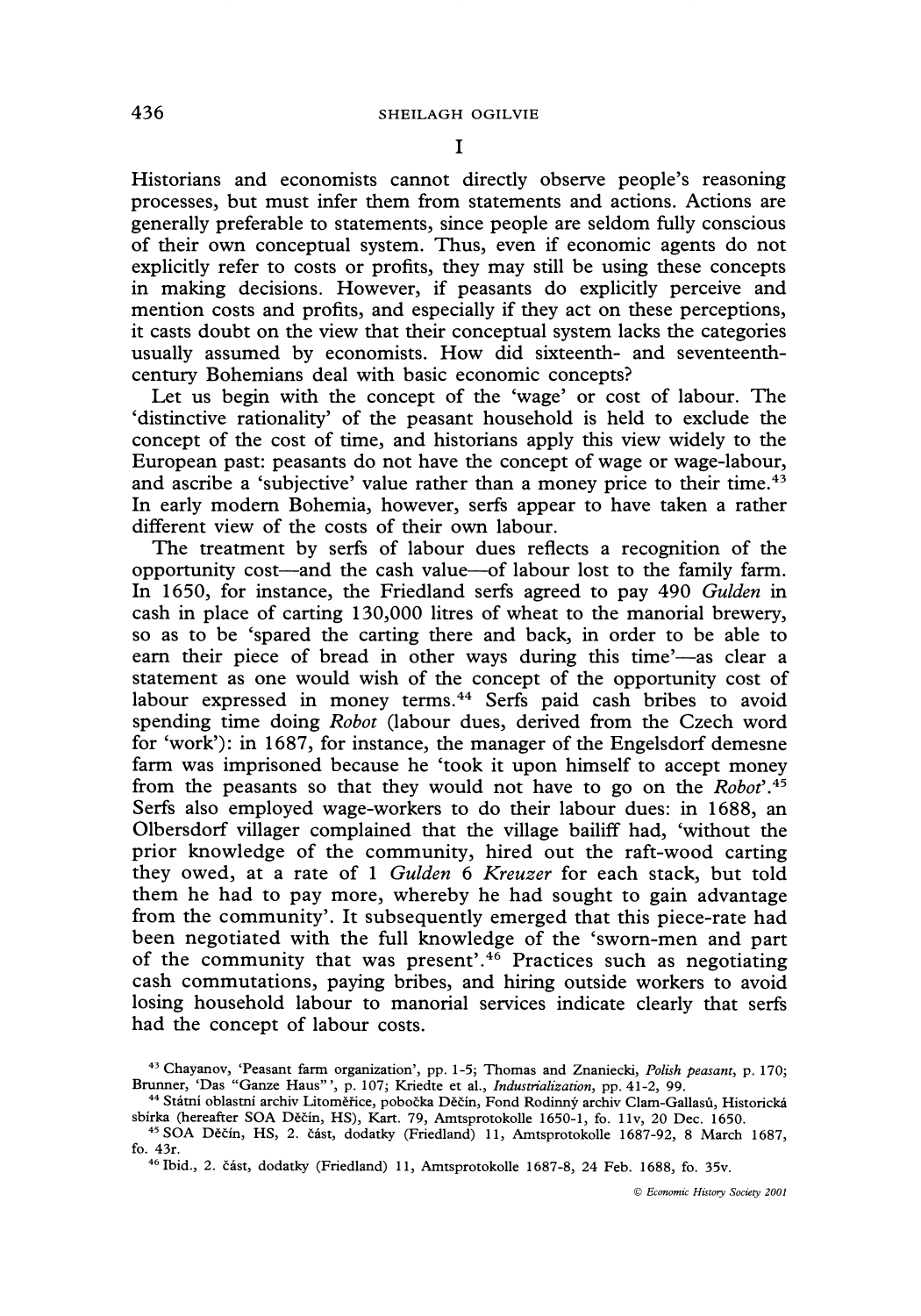Not just manorial labour services, but also other forms of work, were regarded as deserving payment. In 1650 the Bullendorf village bailiff refused to continue carrying letters, claiming that the increased volume of written manorial commands made the task too onerous; it was agreed that 'the bailiff shall go on doing the letter-carrying for the time being, but note down the expenses'.<sup>47</sup> In 1685 the community of Dittersbach was described as 'letting the bailiff be free of the farm-tax, on the grounds that he keeps the registers and accounts for the community, which otherwise they would have had to pay to have done'.48 Serfs recognized that conveying manorial commands and keeping village registers cost time, they noticed when these costs went up, and they acknowledged that such costs could be written down as 'expenses' or a tax reduction.

One might argue that dealings involving manorial or communal officials do not reflect the economic thinking of the ordinary poor women and men who made up the 'true' peasant economy. But such humble people also grasped the concept of labour costs and wages. In 1617, for instance, Hans Funcke and George Berger from Hohenwalda explained that they had reneged on an agreement to work for two serfs in Wezwalda because 'they had been told that the threshing would be done for the 12th bushel, but later it turned out that it was the 15th bushel'.<sup>49</sup> Although paid in kind rather than cash, they could evidently distinguish between a wage of one-twelfth of the output and a wage of one-fifteenth. Even within the family, work was sometimes done for wages, and productivity was monitored carefully. One Saturday in July 1611, for instance, Christoff Wolckstain was working for his cousin Christoff Wildner, and Wildner's wife asked him, 'why are you working so slowly?' Wolckstain answered, 'that's what it's like to be poor, when one's working for a day-wage'.<sup>50</sup> Throughout Bohemian society, the explicit statements and concrete decisions of officials, ordinary farm-owners, poor threshers, dependent cousins, and women, demonstrate a clear understanding of the concept of labour costs.

Early modern Bohemian serfs also grasped the economic concept of the 'opportunity cost of time'. In claims for personal injury compensation, they placed a quantified, monetary value on pain, ill-health, inconvenience, and something they termed 'Versaumnis', literally 'loss of time'. Thus in 1587, Martin Miinich from Bertelsdorf injured Bartel Ulrich, a shoemaker's servant, in a tavern fight, and had to pay him '3 Schock for his loss of time'.<sup>51</sup> 'Versäumnis' was explicitly distinguished from other costs of injury, as in 1661, when Hans Rössel, a servant from Rückersdorf, complained that Christoph Scholz from Bernsdorf had stabbed him, 'for which reason he stood in great danger of his life, had great pain, and had to go into a cure in which he spent a considerable time, and in so doing completely consumed the servant-wages he had earned, for which

**<sup>49</sup>**Ibid., Kart. 78, Amtsprotokolle 1616-19, fo. 62r, 25 Nov. 1617.

 $O$  *Economic History Society 2001* 

**<sup>47</sup>**Ibid., Kart. 79, Amtsprotokolle 1649-55, fo. 77r, 12 April 1650.

**<sup>48</sup>**Ibid., 2. fast, dodatky (Friedland) 11, Amtsprotokolle 1685-7, fo. 18v, 11 Sept. 1685.

<sup>&</sup>lt;sup>50</sup> Ibid., Kart. 77, Amtsprotokolle 1611-16, fo. 6v, 6 July 1611.

<sup>&</sup>lt;sup>51</sup> Ibid., Kart. 77, Amtsprotokolle 1583-92, fo. 46r, 17 Oct. 1587.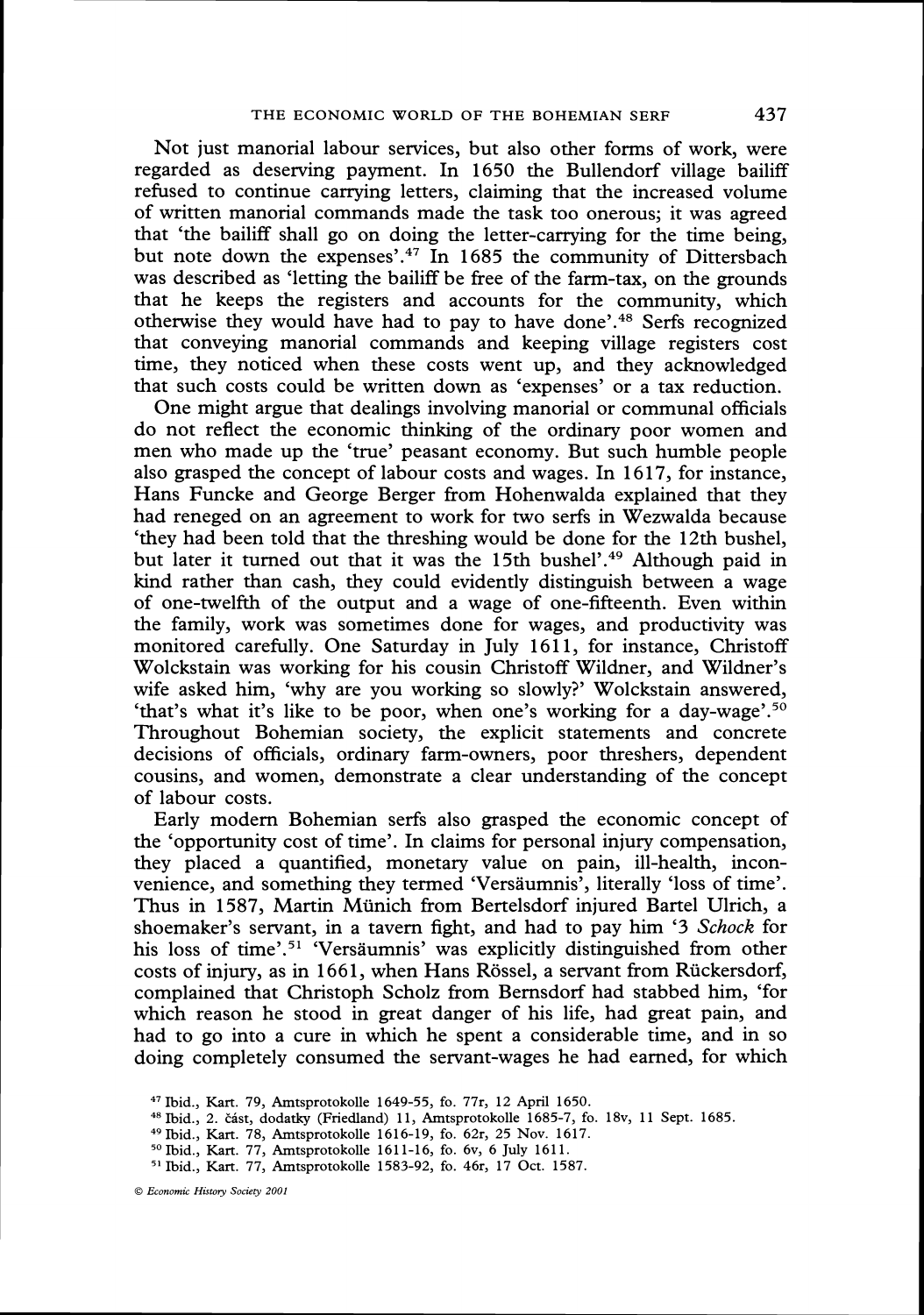reason he asks the manorial court to take his part and to mediate it so that the said Christoph Scholz satisfies him for his pain, consumption costs, and loss of time, and also pays the barber-surgeon for the doctor's fee'.<sup>52</sup>

One might argue that these were exceptional cases, involving unmarried males formally earning a wage in the labour market, not family members engaged in household production. Inside the peasant household, perhaps time was indeed regarded as incalculable and costless. Apparently not: even the 'Versaumnis' of married women had a money value. Thus in 1664, when the Bernsdorf shepherd's wife was viciously beaten up, the court decided that because her assailants 'ought to have taken different and more rational consideration, they shall pay for her doctor's fee, her missed time [Versäumnis] and pain, and a fine into the manorial rents, 6 Schock'.<sup>53</sup> Likewise, in 1685, when Christoff Guttbier's wife in Rückersdorf was beaten up by a neighbour's son, his father was ordered to 'pay Guttbierin, on account of her pain and missed time, 5 Schock in money'.<sup>54</sup> This was a culture in which both wage-earning males and females employed in the household had a clear concept of the cost of their time, which both they and the wider society quantified in money terms.

 $\mathbf{I}$ 

Peasant culture is also held to lack conceptual categories for other costs. For peasants, Chayanov argued, 'net profit, rent, and interest on capital [are not] real economic categories in the capitalist meaning of the word . . . price, capital, wages, interest and rent . . . cannot even be defined quantitatively'.<sup>55</sup> This view is echoed by many European historians.<sup>56</sup> Friedland serfs, however, took rather a different view of production costs.

Interest on capital was one of them. Court records reveal a dense network of rural debts, for which interest was charged and collateral often demanded. Serfs regularly used the term 'Hauptsumma' ('principal'), as in 1589, when Barttel Grolmuss 'owed Michel Plumbergk from Raspenau 31 Taler Hauptsumma, which he should have paid a long time since'.<sup>57</sup> The concept of 'Zins' (interest) also appears regularly, as in 1597, when Hanß Wolckstain from Liewerda was ordered to repay a loan of 24 Schock, 'along with proper Zins of 4 Groschen on the Schock, properly and gratefully'-an interest rate of 6.67 per cent, encountered in many other Friedland loans.58 Interest (or some benefit in lieu thereof) was charged even within families, and even on non-cash loans: in 1651 Hanns

<sup>&</sup>lt;sup>52</sup> Ibid., Kart. 80, Amtsprotokolle 1661-4, fos. 10-13, 12 April 1661.

<sup>&</sup>lt;sup>53</sup> Ibid., Kart. 80, Amtsprotokolle 1661-4, fos. 106-7, 3 May 1664.

<sup>&</sup>lt;sup>54</sup> Ibid., 2. část, dodatky (Friedland) 11, Amtsprotokolle 1685-7, fo. 18r-v, 7 Sept. 1685.

<sup>&</sup>lt;sup>55</sup> Chayanov, 'On the theory', p. 5.

<sup>&</sup>lt;sup>56</sup> Brunner, 'Das "Ganze Haus" ', p. 107; Kriedte et al., *Industrialization*, p. 53; Figes, *Peasant Russia,* p. 12; Pallot, *Land* reform, pp. 14-16.

<sup>&</sup>lt;sup>57</sup> SOA Děčín, HS, Kart. 77, Amtsprotokolle 1583-92, 5 Aug. 1589, fo. 62r.

<sup>58</sup> Ibid., Kart. 57, Bürgschaftsbuch 1593-1610, fo. 24r, 20 Jan. 1597.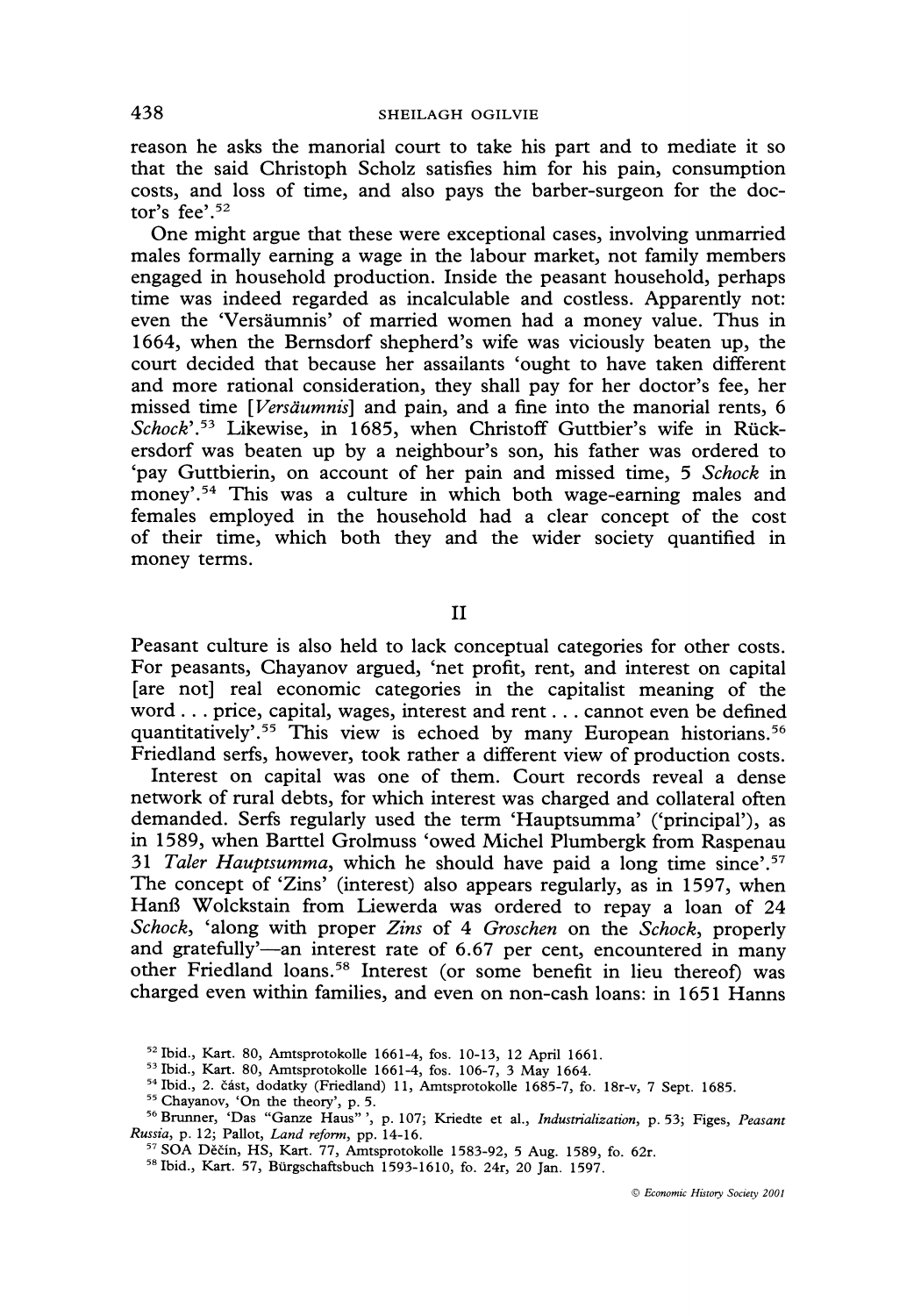Thomass in Engelsdorf was ordered 'to satisfy his sister Helena Kruschin in Priedlanz properly for those 2 cows which belong to her 2 daughters, each of which was assessed at 12 Marks 16 Argent, on which the interest has been in arrears up to now'.<sup>59</sup> Serfs also placed a cash value on early payment: in 1688 Friedrich Scholtze from Raspenau hired himself out to cart raft-wood for the villagers of Olbersdorf, initially quoting a piecerate of 1 Gulden 9 Kreuzer per stack, 'but because he was in need of money, he was willing to reduce this sum somewhat, or rebate it, if he could receive his hire-money in two instalments'; eventually he reduced the rate to 1 Gulden 6 Kreuzer per stack, in return for receiving halfpayment in advance.<sup>60</sup> Thus even a serf so poor that he subsisted by doing the labour dues of richer serfs calculated precisely what modern economists would term his 'discount rate'.

The economic concept of 'rent' was also familiar to Friedland serfs. In 1617 Georg Ullrich from Haindorf paid rent for his use of Michel Nauman's pasture by forgoing the interest on a 50-Schock loan.<sup>61</sup> In 1664 HanB Wildner in Ringenhain was acknowledged to have repaid fully a loan of 20 Schock to Matheß Pülz, 'in that he let a pasture in usufruct to Pulz for some 15 years', a formal agreement recorded in a written contract. $62$ 

Investments that improved the value of land were likewise recognized and assigned a money value. In 1687, when the holding he had been leasing was sold to another buyer, Christoph Blumberg pointed out 'that he had sown out 3 Scheffel of seed over winter in well-manured fields, which would reach their best utility only now', a benefit for which the owner was ordered to pay him 9 Gulden:<sup>63</sup> When the manor ordered a forced sale of the property of the rebellious Simon brothers in 1615, Hans Sommer observed that 'Adam Simon had purchased this field for 109 Schock, and had lots of manure carted onto it, so that the improvement could well be estimated at 30 Schock'. Adam Nauman told the court that 'Adam Simon had purchased his field when it was quite waste, had invested and manured a lot in it, ... it had had about 7 Viertel of barley, 2 Scheffel of oats, and  $\frac{1}{2}$  Scheffel of linseed sown on it ... Nauman had sold him his piece for 40 Schock in cash, and there was still half a Scheffel of corn on it'. Mertten Horn declared that in his estimation, Simon 'had invested more than 30 Schock this year'. Fabius Rudiger observed that 'Adam Simon's pieces of field lie beside his own field, he [Simon] had carted much onto them, for they had lain quite waste, he had had them cleared of brush, and they had been costly enough at 109 Schock'. All four witnesses, serfs and practising farmers themselves, placed a cash value on the yield of the inputs invested in their neighbour's fields: the 'Verbesserung' (improvement) resulting from what the owner

© Economic History Society 2001

**<sup>59</sup>** Ibid., Kart. 79, Amtsprotokolle 1650-1, fo. 37v, 2 May 1651.

*60* Ibid., 2. fast, dodatky (Friedland) 11, Amtsprotokolle 1685-7, fo. 35v, 24 Feb. 1688.

**<sup>61</sup>** Ibid., Kart. 78, Amtsprotokolle 1616-19, fo. 59r, 6 Nov. 1617.

*<sup>62</sup>* Ibid., Kart. 80, Amtsprotokolle 1661-4, fo. 116, 4 **Aug.** 1664.

*<sup>63</sup>* Ibid., 2. fast, dodatky (Friedland) 11, Amtsprotokolle 1685-7, fo. 31r, 23 Dec. 1687.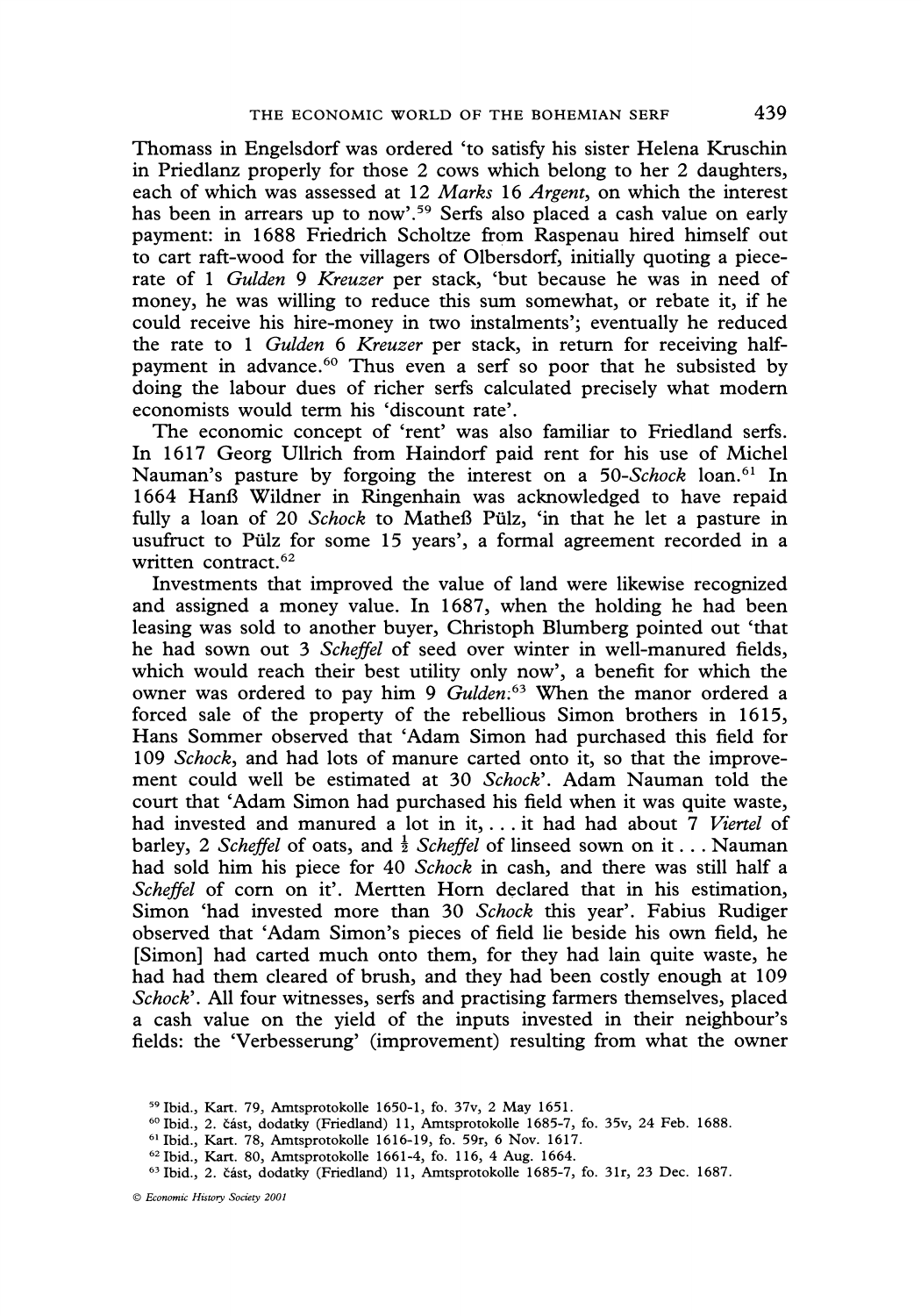had 'darauf gewendet' (invested in it).<sup>64</sup> Bohemian serfs may have been poor and many of them may not have been able to read, but they were certainly able to count.

That some serfs were so keenly aware of the cost of inputs and the yield on investments is the more striking when one considers how imperfect and under-developed was the mechanism of price formation in this economy, as shown by this same court-case. Nine neighbours were asked to assess prices for the Simon brothers' lands in 1615, and three flatly refused. Christoff Scheffer declared 'that he had inherited his houses and fields, and had in his entire life never purchased anything, could not assess anything and could say nothing'. Michell Girlach testified that 'he is a young man, and cannot assess anything. . . asks that he be excused; his fields he had obtained with his first wife, and his house he had inherited'. Jochemb Jacobiz said that 'he does not know what belongs to one person or another, and cannot say anything about this matter'. Lacking dense markets, real-estate listings, and professional advice, early modern Bohemians had to rely on personal maturity and experience to assess land values. But this makes it the more striking that the other six men paid such close attention to the factors affecting the value of their neighbours' property. All provided nearly identical price estimates for the Simons' houses, justifying their assessments carefully in terms of size, location, appearance, age, quality of cellars and bathrooms, recent selling-prices of similar properties, and the value at which the owner had accepted the house as his share of the parental inheritance. They also held firm views about when property was over-priced. Hans Sommer reported that 'Michell Simon accepted a field for 115 Schock, but it was not worth it'. David Wiedemann observed that 'Adam Simon's smallholding was just a halfholding, it was divided, and it lies beside the paper-mill; it was 30 Schock too expensive, he himself would not pay 24 Schock for it'.<sup>65</sup> Without professional advice, most agents in modern economies would be reduced to precisely this style of reasoning in pricing their own property, let alone another's. Early modern Bohemia was not a society in which peasants 'did not take stock of their crops because they were illiterate, feared their masters and considered it a sin to take stock of what was sent to them by God'.66 **A** minority of younger and inexperienced peasants might quail from publicly assessing prices, but experienced older serfs were able and willing to take stock of their own and their neighbours' crops and all the inputs that went into producing them, despite scarcity of information, imperfection of markets, and paucity of choices.

#### $III$

A final modem concept peasants are supposed to lack is that of 'profit'.67 Historians accept this widely: Brunner claims that European peasants'

**<sup>64</sup>** Ibid., Kart. 77, Amtsprotokolle 161 1-16, 19 **Aug.** 1615, fos. 123v-125r.

**<sup>65</sup>** Ibid., Kart. 77, Amtsprotokolle 161 1-16, 19 **Aug.** 1615, fos. 123v-125r.

**<sup>66</sup>** Mironov, 'When and why?', p. 325.

*<sup>67</sup>* Kerblay, 'Chayanov', p. 152; Shanin, 'Peasantry', p. 246.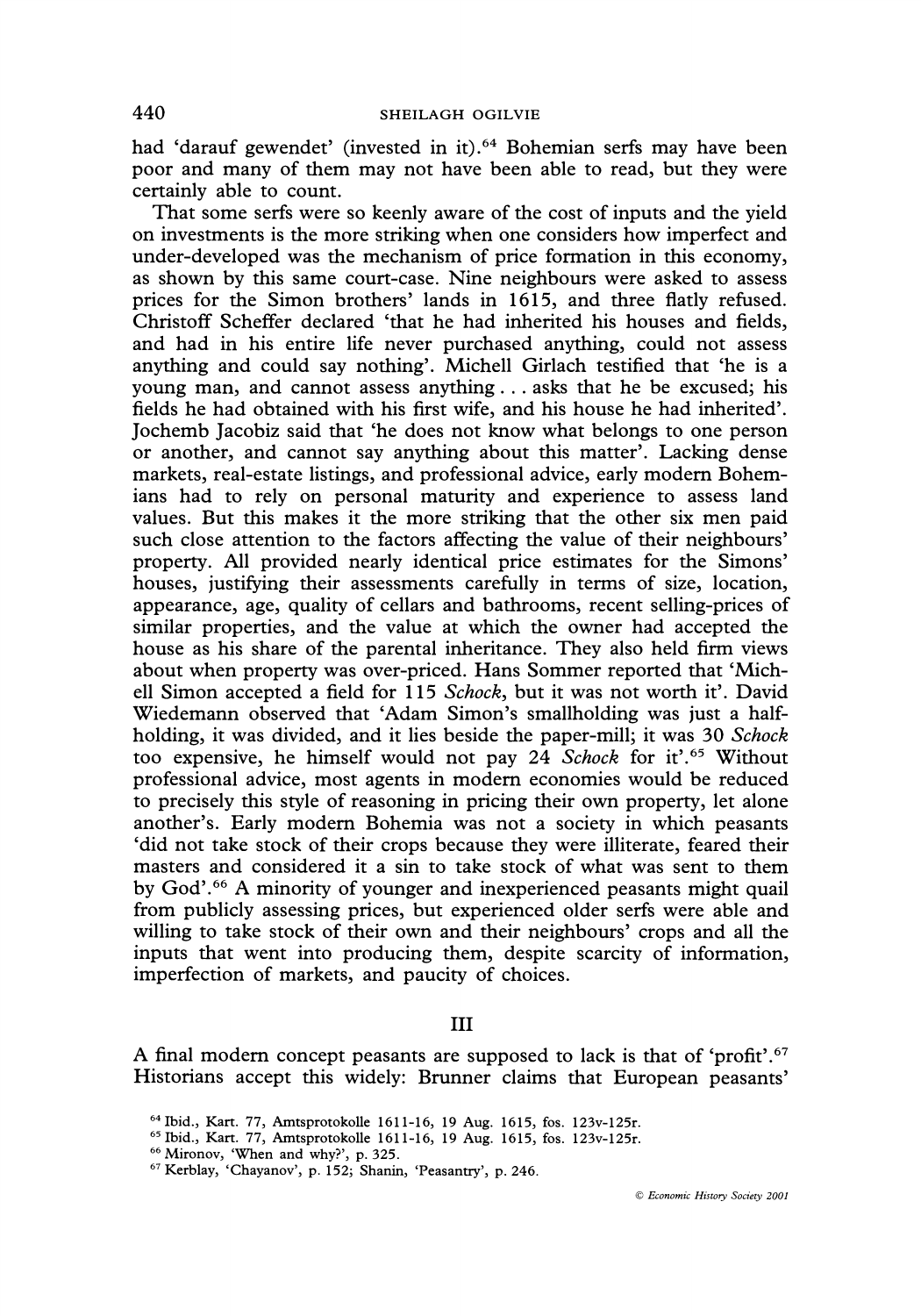decisions were ' "uneconomic" from the point of view of profitability', Figes that Russian peasants sought 'the creation of use values. . . as opposed to profit values', Kriedte, Medick, and Schlumbohm that even rural craftsmen were 'not governed primarily by the objective of maximizing profit'.68 Bohemian serfs, however, not only employed several different terms for this concept—'Vorteil' ('advantage'), 'Gewinn' ('gain', 'profit'), and 'Profit' ('profit')—but also acted upon them.

In 1616, when the community of Mildenau complained that their bailiff-tavernkeeper repeatedly 'kept them into the night with all sorts of [manorial] commands, solely so that his beer would be drunk up', the court agreed 'that the bailiff, with his commanding-in, seeks his own advantage [Vorteil] and keeps the poor people until midnight so that he may get rid of his bad beer'.<sup>69</sup> In 1655 Merten Nicht, a 44-year-old peasant from Mildenau, described how he and a neighbour 'had each loaded a wagon of wine in Austria several months ago, with the intention of selling it with one another, upon profit and loss [auf Gewinn und Verlust]'.<sup>70</sup> In 1662 Christoff Paßig in Schönwalda reported that Friedland butchers 'were taking it upon themselves to purchase cattle and to resell them immediately, in return for profit-taking [Gewinnsnehmung], to foreign butchers across the border'. Nor does this reflect 'peasant' disapproval of urban profit seeking, since PaBig reported it only to defend himself against the butchers' accusations that he himself was seeking illegal profits by selling to foreign butchers who offered better prices.<sup>71</sup> In 1685 Hans Friedrich Funcke purchased the Lower Mill in Riickersdorf from his stepfather for 150 Schock and immediately resold it for 280 Schock; when the other heirs complained, the court found that Funcke's step-siblings had already 'enjoyed 50 Schock profit  $[Profit]$  in the selling of the mill', but that his five full siblings were each to receive 10 Schock 'from the profited [gewonnenen] 130 Schock'—the modern concept of a 'claw-back'.<sup>72</sup> Even within families, the concepts of 'profit' and 'gain' existed, their exact amounts were keenly quantified, and family members sought to maximize their share.

IV

The view that pre-industrial rural people lacked basic economic concepts such as wage, interest, capital, rent, and profit is not borne out by the evidence for early modem Bohemia. But what of the second set of arguments, which holds that peasants have a distinctive preference ordering? Peasants are supposed to avoid markets unless forced to use them by landlords, merchants, or officials, to regard money transactions as incomprehensible and abhorrent, and to 'satisfice' modest consumption

0*Economic Htswv* Soctery *2001* 

**<sup>68</sup>** Brunner, 'Das "Ganze Haus" ', p. 107; Figes, *Peasant Russia,* p. 12; Kriedte et al., *Industrializatwn,* p. 41. See also Pallot, *Land reform,* p. 16; Thomas and Znaniecki, *Polish peasant,* p. 166.

<sup>&</sup>lt;sup>69</sup> SOA Děčín, HS, Kart. 78, Amtsprotokolle 1616-19, fo. 3r, 5 Aug. 1616.<br><sup>70</sup> Ibid., Kart. 79, Amtsprotokolle 1649-55, fo. 196r, 19 June 1655.

<sup>&</sup>lt;sup>71</sup> Ibid., Kart. 80, Amtsprotokolle 1661-4, fo. 57, 1 Aug. 1662.

**<sup>&#</sup>x27;Z** Ibid., 2. fast, dodatky (Friedland) 11, Amtsprotokolle 1685-7, fo. 20r, 18 Sept. 1685.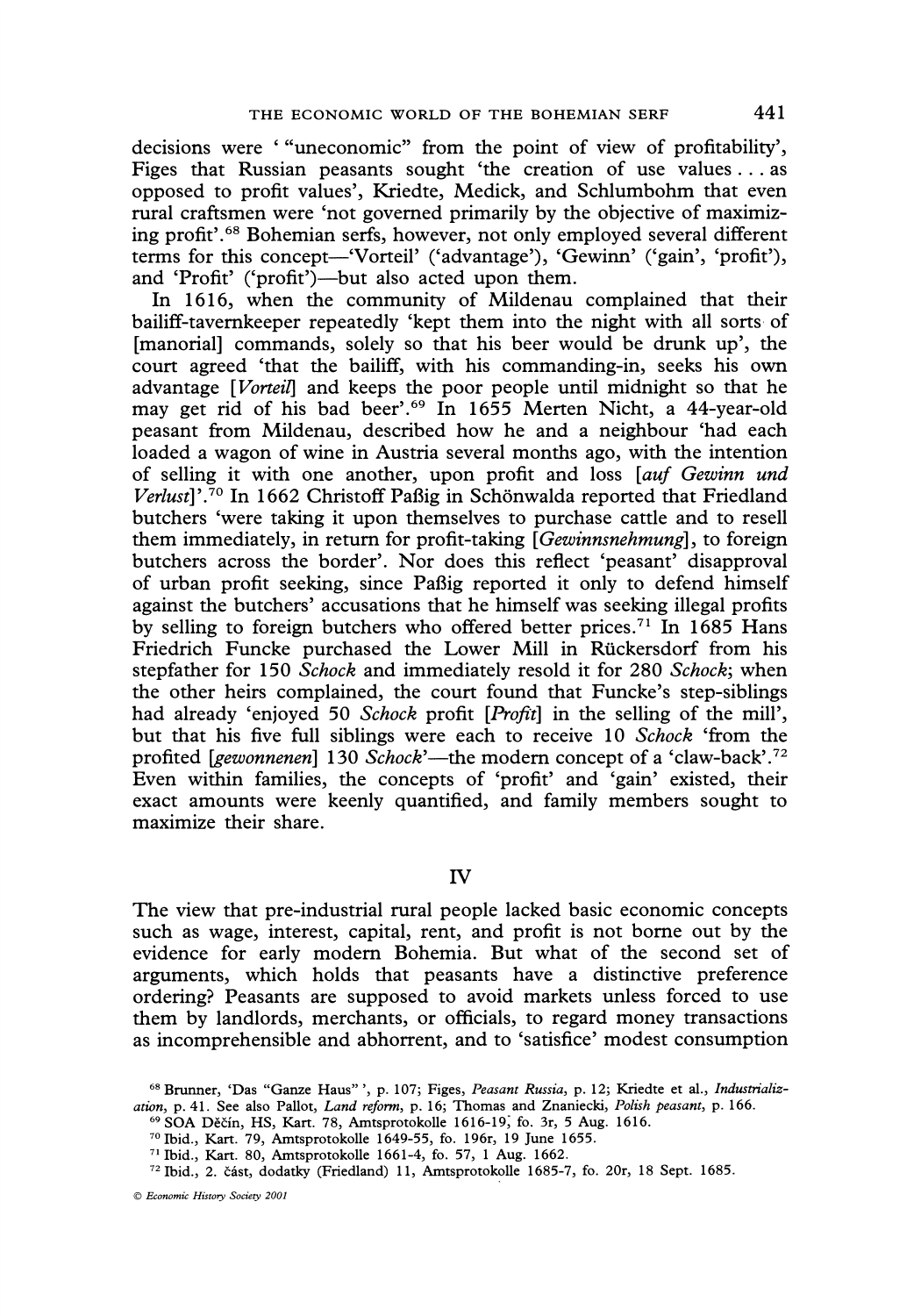targets rather than 'maximizing' profits. The main concrete evidence adduced to support these views is that only a small share of peasant output is brought onto markets, which remain primitive and underdeveloped in most peasant economies.73

In early modern Bohemia, as we have seen, markets were not very highly developed: prices and costs were hard to calculate, payments were often made in kind, information was imperfect, and risks were high. But when we observe such an economy, should we assume it is thus because its agents prefer to avoid money, markets, and gain? Or should we ask whether other, external constraints were preventing markets from working well? Markets function poorly in the absence of supportive institutionsnotably, though not exclusively, state institutions—that disseminate information, prevent extortion, and enforce contracts. They function poorly in the presence of institutions-such as feudal rules, guild privileges, trade barriers, and unequal treatment under the law-that enforce monopolies, increase costs, and push certain transactions into the black market. Were early modern Bohemian markets underdeveloped because Bohemian serfs abhorred market transactions, or because Bohemian institutions placed obstacles in the way of such transactions?

Let us begin by examining the attitude to buying and selling on the market. Most theorists tell us that peasants dislike and avoid market transactions.<sup>74</sup> This is supposed to have been especially true in the past: as Polanyi put it, the market economy 'is an institutional structure which. . . has been present at no time except our own. . . the alleged propensity of man to barter, truck and exchange is almost entirely apocryphal'.<sup>75</sup> These views are particularly widely held among historians of central and eastern Europe.<sup>76</sup> But how did Bohemian serfs actually act?

Imperfect though their markets were, Friedland serfs used them, not only voluntarily but eagerly. Market transactions with trading partners outside the estate appear in the earliest surviving court records. In the period of only 12 months from December 1585 to December 1586, for instance, we find Hans Bielach from Ringenhain importing apples worth 4 *Mark* from a man in Briinn (Brno), Martin Scherer from Raspenau buying wheat and corn worth 15 *Schock* 45 *Groschen* from a butcher in Reichenberg, Paul Raffegerst from Niedenveigsdorf selling stolen corn to a Zittau merchant, and Simon Lorenz from Niedenveigsdorf importing beer worth 13 *Schock* from Zittau.<sup>77</sup> Although Reichenberg was on a

*<sup>73</sup>*Galeski, *Basic concepts,* p. 37; Hoch, 'Serf economy', p. 321; Kriedte et al., *Industrialization,*  pp. 44-5; Mironov, 'When and why?', pp. 336, 343; Polanyi, *Great transformation,* pp. 37, 44; Redfield, *Peasant society,* p. 29; Scott, 'Protest', pp. 231, 229, 245, fn. 214; Scott and Kerkvliet, 'Politics', p. 254; Shanin, 'Russian peasant household', p. 32; *idem,* 'Chayanov's message', pp. 218- 24; Thomas and Znaniecki, *Polish peasant,* p. 184; Wolf, *Peasant wars,* p. xiv.

<sup>74</sup>Wolf, *Peasant wars,* p. xiv; Scott and Kerkvliet, 'Politics', p. 254; Scott, 'Protest', pp. 231, 229, 245.

**<sup>&#</sup>x27;5** Polanyi, *Great transformation,* pp. 37, 44. *<sup>76</sup>*Brumer, 'Das "Ganze Haus" ', p. 107; Thomas and Znaniecki, *Polish peasant,* p. 184; Galeski, *Basic concepts,* p. 37; Shanin, 'Russian peasant household', p. 32; Mironov, 'When and why?', pp. 336, 343; Figes, *Peasant Russia,* p. 12; Kriedte et al., *Indusm'alization,* pp. 44-5.

 $^{77}$  SOA Děčín, HS, Kart. 77, Amtsprotokolle 1583-92, fo. 17 $\overline{r}$ , 4 Dec. 1585; fo. 22r, 7 Feb. 1586; fo. 23r, 14 March 1586; fo. 33r, 1 Dec. 1586.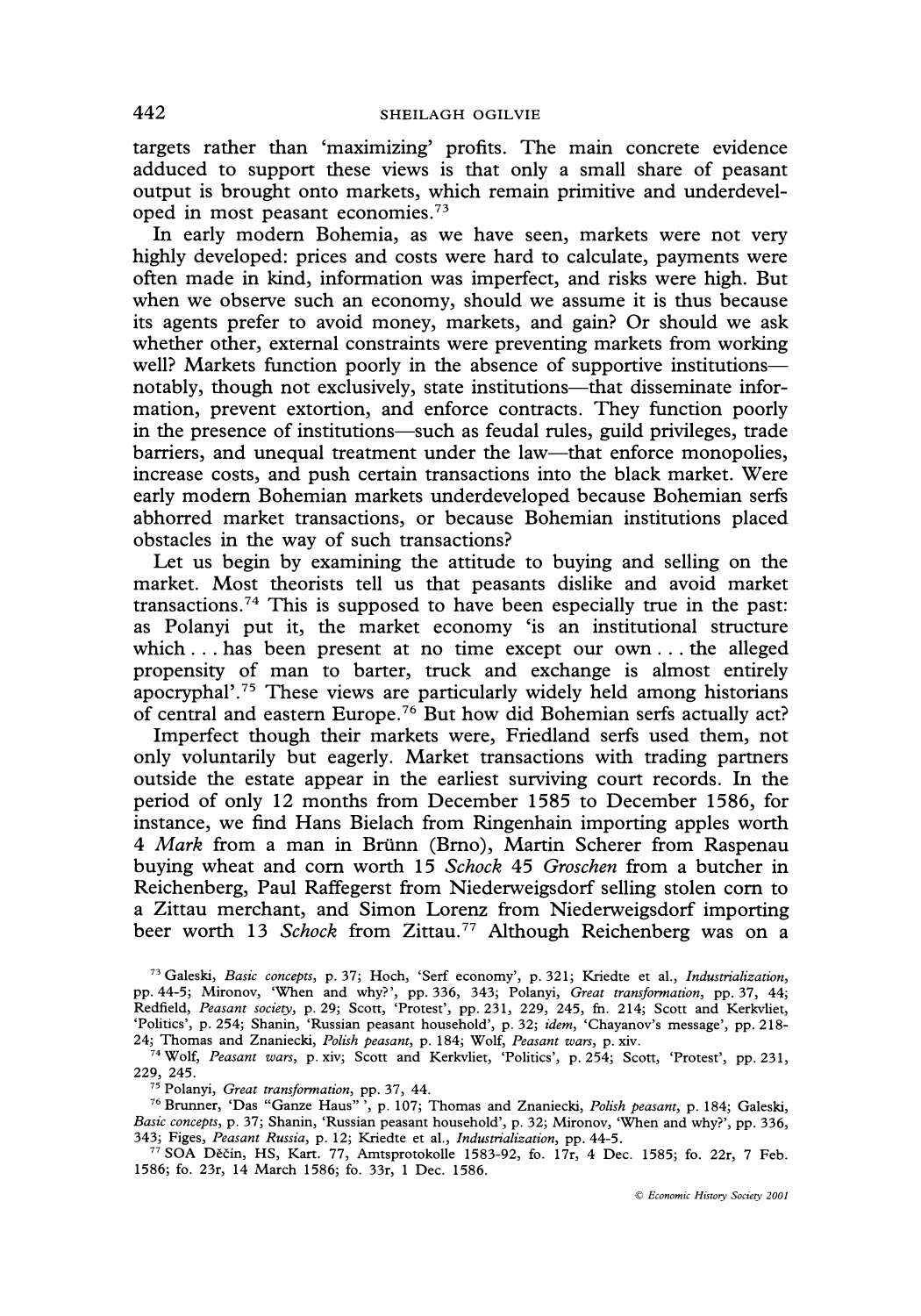neighbouring estate, Zittau was over the border in Lusatia, and Brno was hundreds of kilometres away. Friedland serfs continued to trade grain, cattle, foodstuffs, and beer outside the estate throughout the seventeenth century, despite the risks of war and the advance of the 'second serfdom'. To give just a flavour of these transactions, in 1617 Hans Buchelt from Bullendorf was exporting horses to Zittau and had considerable debts in the city;<sup>78</sup> in 1627 Mertten Lange of Hohenwalda and Mertten Wildner of Hermsdorf were importing salt from Bautzen (in Sorbia) and selling it to villagers inside and outside the estate;<sup>79</sup> in 1645 Hans Weise from Mildenau was importing beer from Gorlitz (in Silesia); $80$  and in 1685 serfs from all over the estate were selling calves to the son of a butcher from Bohmisch Neustadt who was exporting them abroad.81

Bohemian serfs also traded actively in proto-industrial goods. In 1587 Michel Schoffer from Bemsdorf was purchasing linen yam and selling it outside the estate.<sup>82</sup> In 1611 Hans Peuckner from Raspenau sold 10 hanks of yarn to a Friedland weaver for 3 Schock.<sup>83</sup> In 1617 Paul Augsten sold Hans Ullrich in Haindorf a quarter of corn worth 60 Groschen, in return for '30 small tankards, which he carted to Görlitz'.<sup>84</sup> In 1627 Hans Rössell from Rückersdorf exported 100 Taler worth of paper to Frankfurt an der Oder,<sup>85</sup> and Baltezer Reinhalt from Weisbach got into conflict over his large-scale purchases of linen yarn.<sup>86</sup> In 1650 Christoff Helwig, a Rückersdorf village 'merchant' (Handelsmann), prosecuted the widow of his former business partner for a debt of 32 Reichstaler 'coming from Leipzig, where he had some wares lying'. The widow described how her husband and Helwig had 'carted linen to Leipzig with one another, and because it could not be sold, they left it lying there with Georg Hagg, and when her husband travelled to Leipzig next time he sold this linen, with Helwig's agreement, in exchange for other wares'.<sup>87</sup> In 1652 Christof Herbig, a Mildenau lodger, and Christof Walter, a Raspenau peasant, got into conflict over several cartloads of shingle boards which they bought from a board cutter in Raspenau to export to Görlitz.<sup>88</sup>

So normal were market transactions that serfs, male and female, acquired commercial reputations. In 1656 Michel Volckelt from Heinersdorf denied standing pledge for Christoph Scheler in a debt of 17 Reichstaler for imported Greifenberg honey, 'since he would never have entered into guarantorship for Scheler alone . . . [as] Scheler is a poor

- **<sup>78</sup>** Ibid., Kart. 78, Amtsprotokolle 1616-19, fo. 32r, 15 April 1617.
- **<sup>79</sup>**Ibid., Kart. 78, Amtsprotokolle 1627, fo. 45r, 23 Oct. 1627.
- Ibid., Kart. 78, Amtsprotokolle 1645, fo. 73r, 29 July 1645.
- $81$  Ibid., 2. část, dodatky (Friedland) 11, Amtsprotokolle 1685-7, fo. 1r, 12 March 1685.
- **<sup>82</sup>**Ibid., Kart. 77, Amtsprotokolle 1583-92, fo. 36r, 8 March 1587.
- **<sup>83</sup>**Ibid., Kart. 77, Amtsprotokolle 161 1-16, fo. 2v, 30 May 161 1.
- **<sup>84</sup>**Ibid., Kart. 78, Amtsprotokolle 1616-19, fo. 59r, 6 Nov. 1617.
- **<sup>85</sup>**Ibid., Kart. 78, Amtsprotokolle 1627, fo. lr, 2 Feb. 1627.
- 
- <sup>87</sup> Ibid., Kart. 79, Amtsprotokolle 1650-1, fos. 2v-3r, 18 Oct. 1650.
- 88 Ibid., Kart. 79, Amtsprotokolle 1649-55, fo. 155r, 31 July 1652.

 $©$  *Economic History Society 2001*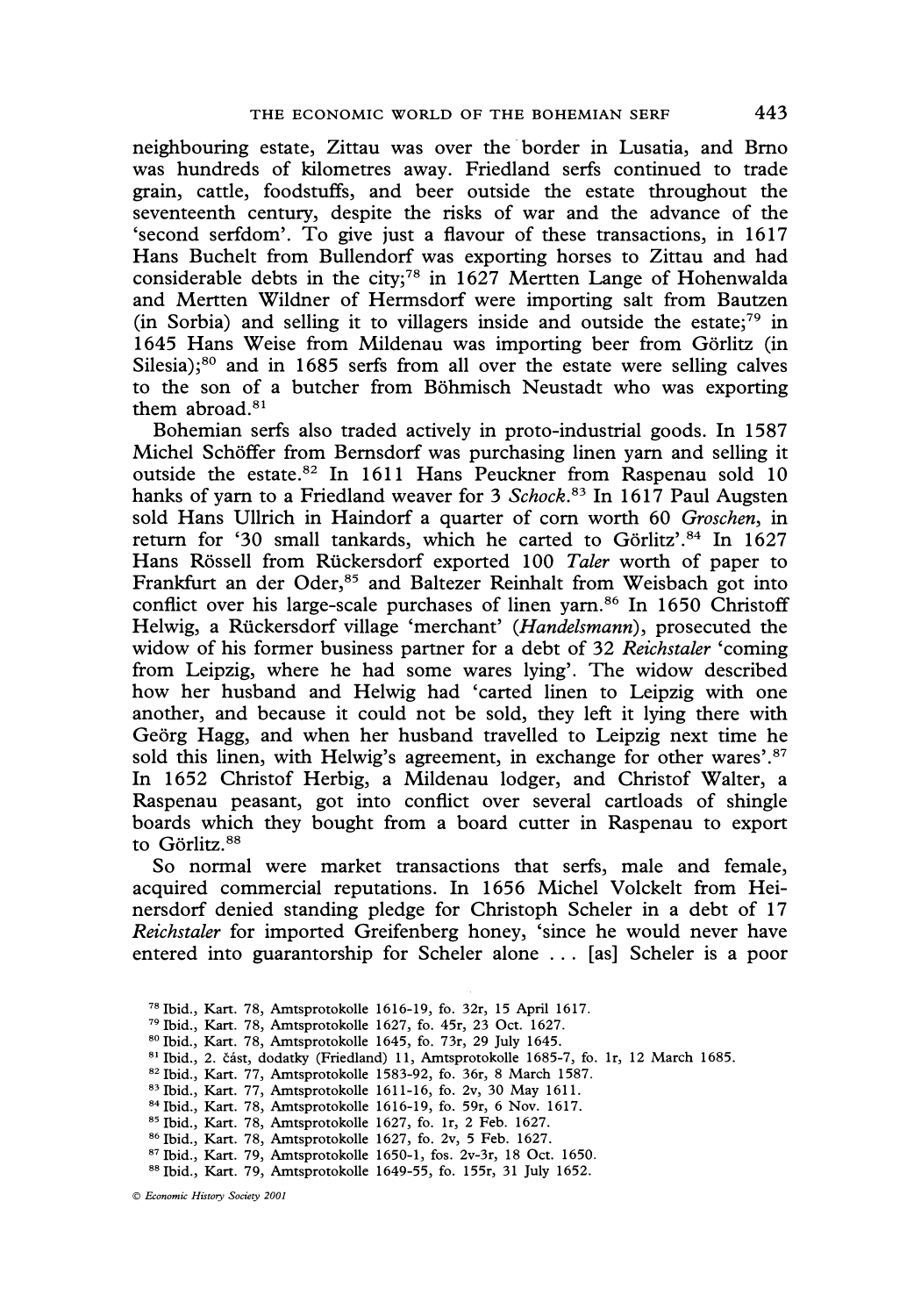payer'.<sup>89</sup> In 1662 Jacob Gähler's wife in Ringenhain complained that Geörg Mentzel had been maliciously claiming that 'every week from her two cows she sold butter to a value of 17 Kaisersgroschen and milk to a value of 9 Groschen'. Mentzel denied saying anything about her milksales, but admitted remarking that 'one week, from 2 cows, she had made 17 basins of butter, each selling for 3 Kreuzer'. Another villager admitted 'that people were saying how in one week Jacob Gahler's wife sold butter for 17 Kaisergroschen; he himself had a cow, but when his wife made butter on Saturday no-one paid him 2 Groschen for it'. Further questioning revealed three men and two women, not just in Ringenhain but in the surrounding villages, discussing this woman's reputation for marketing her dairy products. Witness after witness repeated the precise inputs, output, and money sales involved: 2 cows, 1 week, 17 basins of butter, 3 Kreuzer per basin, 17 Groschen butter sales, 9 Groschen milk sales.90 Nor was Gahler's wife an isolated case. Christoph Gerlach's wife made a similar complaint, claiming that a neighbour's wife had maliciously remarked 'that in one week she sold butter for 11 Groschen'. Witness statements revealed a network of three women and an unknown number of customers in the village tavern discussing this woman's market reputation. Again, each witness gave precise figures: 1 cow, 1 week, 3 basins of butter, 11 Groschen weekly butter sales, 3 Groschen daily milk sales. The woman herself was reported as boasting about her marketing prowess.<sup>91</sup> Faced with such evidence, it is difficult to claim that the peasant family was reluctant to sell on the market. To sell their output, these two women were even willing to risk accusations of witchcraft from envious neighbours-who did not question their market participation, but only the sources of their success.

 $\overline{\mathbf{V}}$ 

Peasants-both in modern developing countries and in pre-industrial Europe-are also widely portrayed as recoiling from the use of money, which they dislike and do not understand.<sup>92</sup> Outsiders who regard themselves as superior to peasants have described them thus for hundreds of years: as one English traveller wrote of Indian peasants in the 1670s, 'Money is inconvenient for them: give them Victuals and an Arse-Clout, it is enough'.93 Such statements are informative about the conceptual categories of those who make them. But are peasants really like this?

The regularity with which Bohemian serfs calculated money costs and engaged in money transactions already casts some doubt on this view. Further evidence is provided by their debt relationships. Friedland serfs were enmeshed in a network of debt and credit, not just within the

<sup>89</sup> Ibid., Kart. 79, Amtsprotokolle 1656-60, fo. 6v, 21 Nov. 1656.

 $90$  Ibid., Kart. 80, Amtsprotokolle 1661-4, fos. 55-7, 3 July 1662.

**<sup>91</sup>** Ibid.

<sup>&</sup>lt;sup>92</sup> Shanin, 'Russian peasant household', p. 32; *idem*, 'Nature', p. 75; Thomas and Znaniecki, *Polish peasant,* p. 164; Knedte et al., *Industrializanon,* pp. 41, 100.

**<sup>93</sup>**Cited in Landes, *Wealth,* p. 165.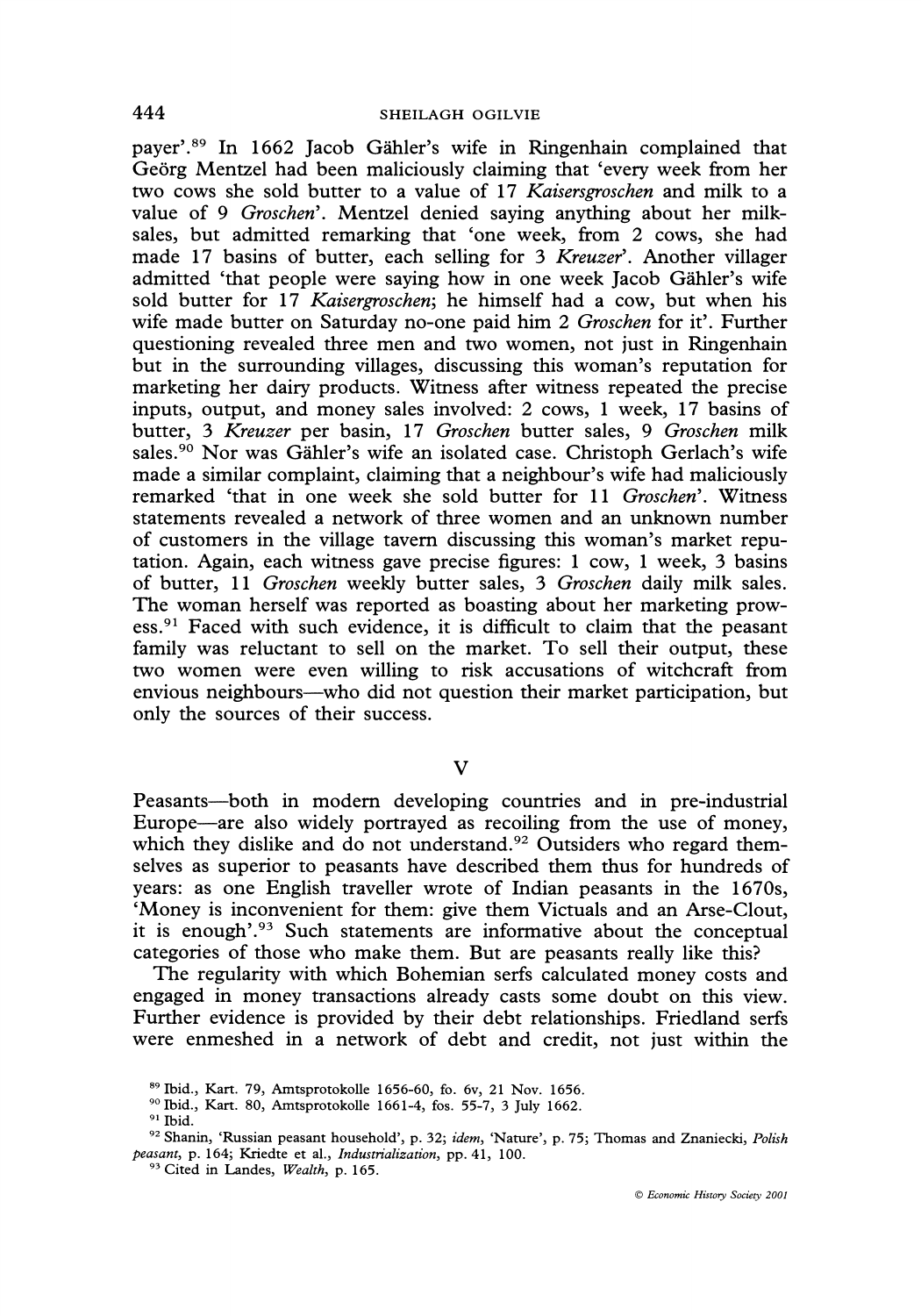commune, or even among the 38 villages of the estate, but extending to settlements far away in Bohemia and Saxony. The dimensions of one serfs credit network are shown by Georg Ulrich, a Haindorf peasant who died in 1617, leaving a list of debts and loans outstanding with 16 people. The sums involved ranged from less than 1 Schock to 50 Schock (more than 20 per cent of the value of his farm). The goods traded for these cash sums included beer, corn, oats, wood, ashes, barrel-wood, tankard-wood, wooden wares, wooden tankards for export to Saxony, and the tenancy of a pasture. His monetary dealings extended to women (one widow and a married woman whose husband was not mentioned), and into the poorest social strata: one debtor was so poor that 'before the harvest she had had no bread in three weeks, and had boiled buckwheat loaves for her four children', and one had 'had two of his children die of hunger this winter'.94

Even unmarried youths possessed and used money. In 1662, a villager serving on the demesne farm had more than 8 Reichstaler in cash savings, which was stolen by a younger servant.<sup>95</sup> In a betrothal conflict of 1687, the bulk of the court proceedings consisted of a description of how the young man 'had bought and given the wench the following things: a pair of shoes for 56 Kreuzer, stockings for 36 Kreuzer, pearstones . . . for 27 Kreuzer, ribbons . . . for 1 Gulden 30 Kreuzer, and as a contribution to a bonnet 22 Kreuzer 3 Pfennig'. The young woman was ordered to repay the sum of 3 Gulden 22 Kreuzer 3 Pfennig, Hanß to repay her 30 Kreuzer for a handkerchief she bought him. The entire relationship had been structured in terms of gifts purchased for money, whose value was precisely re- collected, and which had to be repaid in cash when the relationship broke down.96

In some ways, Bohemian serfs had to develop a greater sophistication with monetary instruments than most agents in modern economies, since they had to deal with three parallel currencies (Gulden, Mark, and Taler), persistent devaluations, and private counterfeiting. The well-known devaluation of the Bohemian currency by a coining consortium with imperial privileges complicated peasant debt relations throughout the 1620s, and court conflicts relied on serfs' detailed calculations of exchange rates between 'good money' and 'bad'.<sup>97</sup> Peasants also recognized counterfeit coins, as in 1686 when the Bernsdorf tavern-keeper incurred the wrath of a customer by rejecting his coin, on the grounds that 'it was a false Gulden'.<sup>98</sup> Bohemian serfs had to be-and were-closely aware of the exchange rates among the various currencies in circulation, and the difference between good coinage and bad. They lacked neither willingness to use money nor understanding of its value.

<sup>&</sup>lt;sup>94</sup> SOA Děčín, HS, Kart. 78, Amtsprotokolle 1616-19, fo. 59v, 6 Nov. 1617.

**<sup>95</sup>**Ibid., Kart. 80, Amtsprotokolle 1661-4, fo. 55, 3 July 1662.

<sup>&</sup>lt;sup>96</sup> Ibid., 2. část, dodatky (Friedland) 11, Amtsprotokolle 1685-7, fo. 2r, 29 Jan. 1687.

**<sup>97</sup>**Ibid., Kart. 78, Amtsprotokolle 1627, fo. lr, 2 Feb. 1627; Amtsprotokolle 1629-30, fo. 3 r, 30 March 1629; fo. 4r, 4 April 1629.

<sup>&</sup>lt;sup>98</sup> Ibid., 2. část, dodatky (Friedland) 11, Amtsprotokolle 1685-7, fo. 41r, 4 June 1686.

 $©$  Economic History Society 2001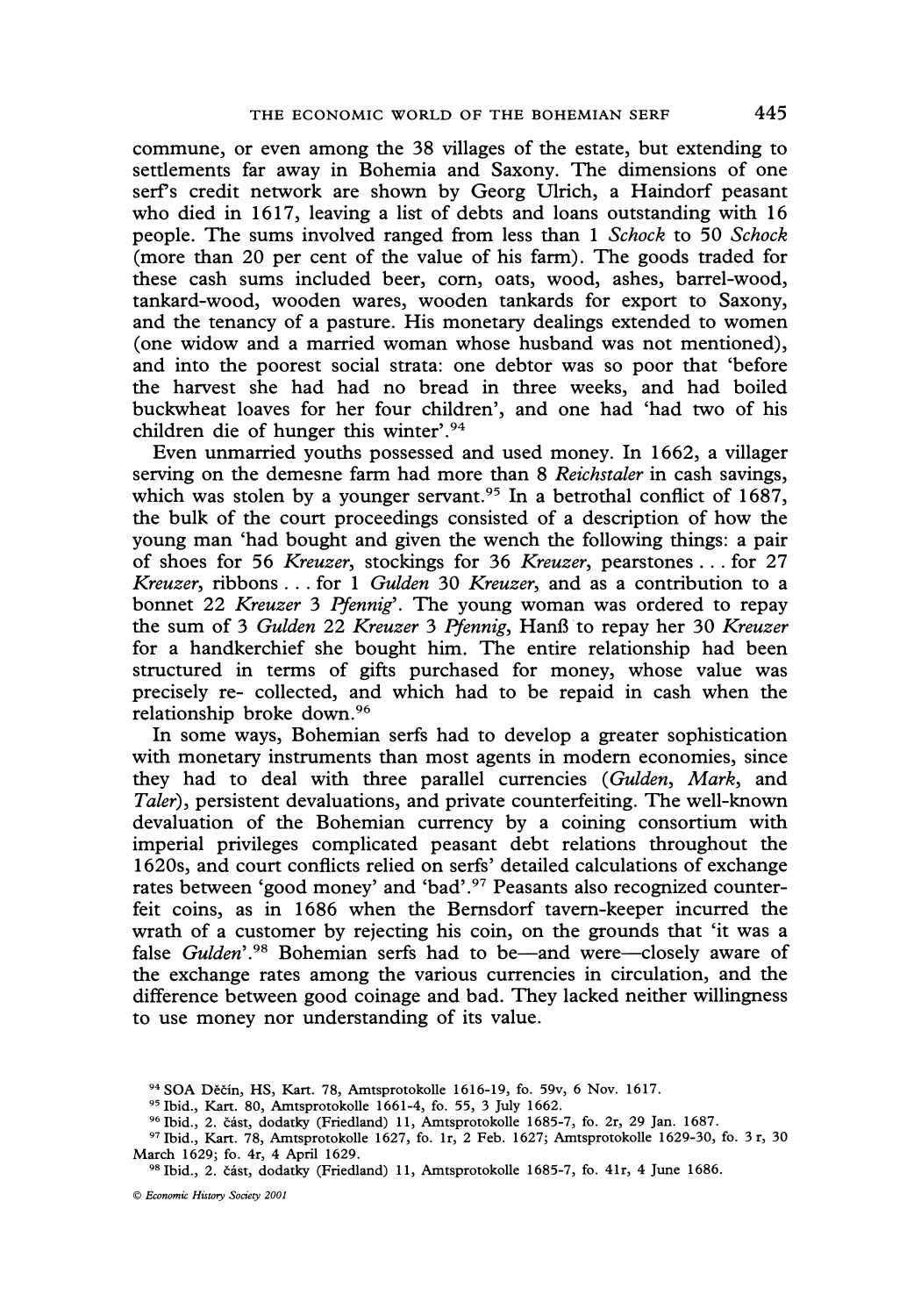Finally, peasants' preferences are supposed to be distinguished by their indifference to maximizing individual profits or gain. Instead, peasants are regarded as seeking to minimize risks and 'satisficing' a modest, culturally defined consumption target.<sup>99</sup> This is perhaps the most universally accepted tenet of 'peasant economics', and is particularly widespread among historians of eastern and central Europe.<sup>100</sup> It is difficult to judge whether Bohemian serfs sought 'a culturally recognized standard of consumption' rather than 'the maximum possible economic results', since it is hard to assess what the cultural standard or feasible maximum would have been.<sup>101</sup> But, as we have seen, Friedland serfs did explicitly use the concepts of 'advantage' and 'profit', and monitored and quantified their own gain in practice. Moreover, they showed a keen concern to reduce their costs and increase their earnings: since profits are merely the difference between earnings and costs, the end effect was to attain higher profits.

One source of evidence that serfs sought to reduce their costs is their perpetual violations of the manorial milling prerogative, whereby each serf was tied to a specific miller, who paid a share of his take to the overlord. Serfs regularly risked fines and imprisonment by employing millers who charged them less. Such cost minimization was not restricted to substantial peasants, but reached far down into the rural sub-strata. In 1598, for instance, Michel Rössel from Schönwalda, 'a poor man who has little property', was imprisoned and sentenced to hard labour for milling outside the estate.<sup>102</sup> In 1651 Christoph Zickhert in the barren hill-hamlet of Hohenwalda was likewise punished for regularly milling in other lords' mills.<sup>103</sup> Serfs explicitly justified their evasion of manorial mills in terms of poor value for money, as in the case of the villagers of Göhe who complained in 1687 that their miller, because of his monopoly, was neglecting their grain during a good harvest.<sup>104</sup>

It might be argued that serfs evading manorial mills were not minimizing cost but engaging in class struggle: seeking profits against the overlord was culturally acceptable, seeking them from neighbours was not. But Friedland serfs also sought advantage from each other-in trade, land sales, and daily life. In 1655 two Mildenau peasants were importing Austrian wine: their explicit purpose was 'to sell it with one another, upon profit and loss', and they took for granted that they would seek to cheat each other out of part of the profits.<sup>105</sup> Profit seeking was also widespread in peasant land transactions. In 1589 Jacob Leubner sold his Neidenveigsdorf farm to Michel Ehrentraut, but 'moved the equipment

C *Economic Hiscov Soaery 2001* 

<sup>99</sup>Wolf, 'Types', pp. 454, 458-9; Scott, *Moral economy,* p. 29; Shanin, 'Introduction', p. 15.

loo Imhof, *Lost worlds,* p. 5; Mironov, 'Commune', p. 21; *idem,* 'When and why?', p. 333; Kriedte et al., *Industrialization,* pp. 41, 52.

lo' Wolf, 'Types', pp. 458-9; Mironov, 'When and why?', p. 333.

<sup>&</sup>lt;sup>102</sup> SOA Děčín, HS, Kart. 57, Bürgschaftsbuch 1592-1610, fo. 33r, 23 Feb. 1598.

<sup>103</sup> Ibid., Kart. 78, Amtsprotokolle 1650-1, fo. 16r, 13 Jan. 1651.

<sup>&</sup>lt;sup>104</sup> Ibid., 2. část, dodatky (Friedland) 11, Amtsprotokolle 1685-7, fo. 20v, 9 Sept. 1687.

<sup>&</sup>lt;sup>105</sup> Ibid., Kart. 79, Amtsprotokolle 1649-55, fo. 196r, 19 June 1655.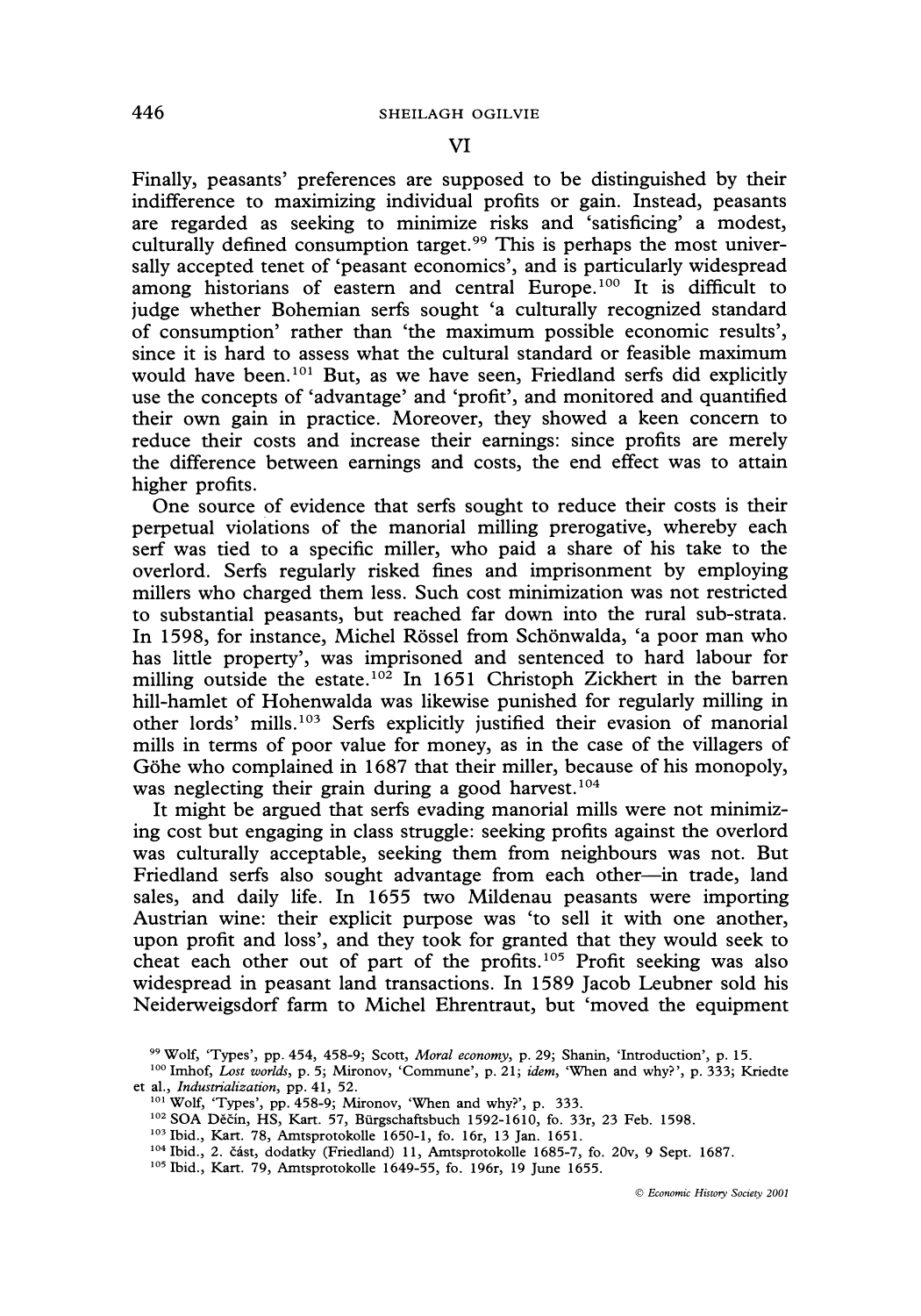away from it secretly'.<sup>106</sup> In 1611 Christoff Wolckstain accused his richer cousin Christoff Wildner of having obtained his smallholding 'by villainously presenting  $\frac{1}{2}$  Schock to the estate captain'.<sup>107</sup> In 1627 Christoff Strack claimed that his Raspenau neighbour Jacob Weickert 'had come by his farm in a villainous way with *Kippen und Wippen* [depreciated coinage]'.<sup>108</sup> In 1650 Martha Kellerin from Haindorf accused her son Hans of violating her retirement contract and reneging on loans of 60 Schock; she demanded help from the court 'to get back what is hers'.<sup>109</sup> In 1664 Christoph NeuDer Junior from Mildeneichen bought a cottager holding, but was found to have concealed information that would have increased the price by  $6$  Schock.<sup>110</sup>

In daily life, too, thefts and frauds were rife-not just of wood or food, but also of cash. In 1595 Hanß Paul from Dörffel accused Georg Kaulfers from Niederweigsdorf of 'taking a 15-Pfennig piece'.<sup>111</sup> In 1662 Geörge Schaffer from Hohenwalda stole more than 8 Reichstaler from a fellowservant with whom he slept; this was not simply an exceptional violation in a normally trusting society, as shown by the fact that his fellow-servant had locked the money away in his store-chest, and Schaffer stole the key out of his trousers at night.<sup>112</sup> Theft was omnipresent in households and communities, and Friedland serfs routinely suspected one another of seeking dishonest gain.

Even in leisure, Bohemian serfs kept a close watch on their purses. In the village tavern, a group of serfs drinking together would pay for their beer individually, and carefully count their share. In 1617, when a group of Dittersbach serfs were paying their beer-tab in the tavern, the one deputed to collect the money for the whole group reportedly said, 'I will count it one more time so that neither I nor any of you is wronged'. Another witness recounted how 'they were paying the beer-tab, and Hans Hennig collected the money, and then he (the witness) said to him, there will be one tankard over, whereupon Tzschanter told Hennig he would bet with him for a tankard of beer, but Hennig replied that he did not trust him, and counted the money one more time<sup> $7,113$ </sup> It is hard to see this as a moral economy of altruism and reciprocity, in which agents satisfied culturally defined basic needs and 'put community interest before personal interest'.'14 Rather it was one in which, even in sociability within the commune, each individual calculated his beer-tab separately, and suspected others of seeking gain at his expense.

- 106 Ibid., Kart. 77, Amtsprotokolle 1583-92, fo. 61r, 30 May 1589.
- <sup>107</sup> Ibid., Kart. 77, Amtsprotokolle 1611-16, fo. 6v, 6 July 1611.
- <sup>108</sup> Ibid., Kart. 78, Amtsprotokolle 1627, fo. 16v, 26 March 1627.
- <sup>109</sup> Ibid., Kart. 79, Amtsprotokolle 1649-55, fo. 96r, 4 June 1650.
- 110 Ibid., Kart. 80, Amtsprotokolle 1661-4, fo. 114, 20 May 1664.<br><sup>111</sup> Ibid., Kart. 57, Bürgschaftsbuch 1593-1610, fo. 13v, 3 Jan. 1595.
- 
- <sup>112</sup> Ibid., Kart. 80, Amtsprotokolle 1661-4, fo. 55, 3 July 1662.
- Il3 Ibid., Kart. 78, Amtsprotokolle 1616-19, fo. 70v, 29 Dec. 1617.
- <sup>114</sup> Pallot, *Land reform*, p. 249.

 $© Economic History Society 2001$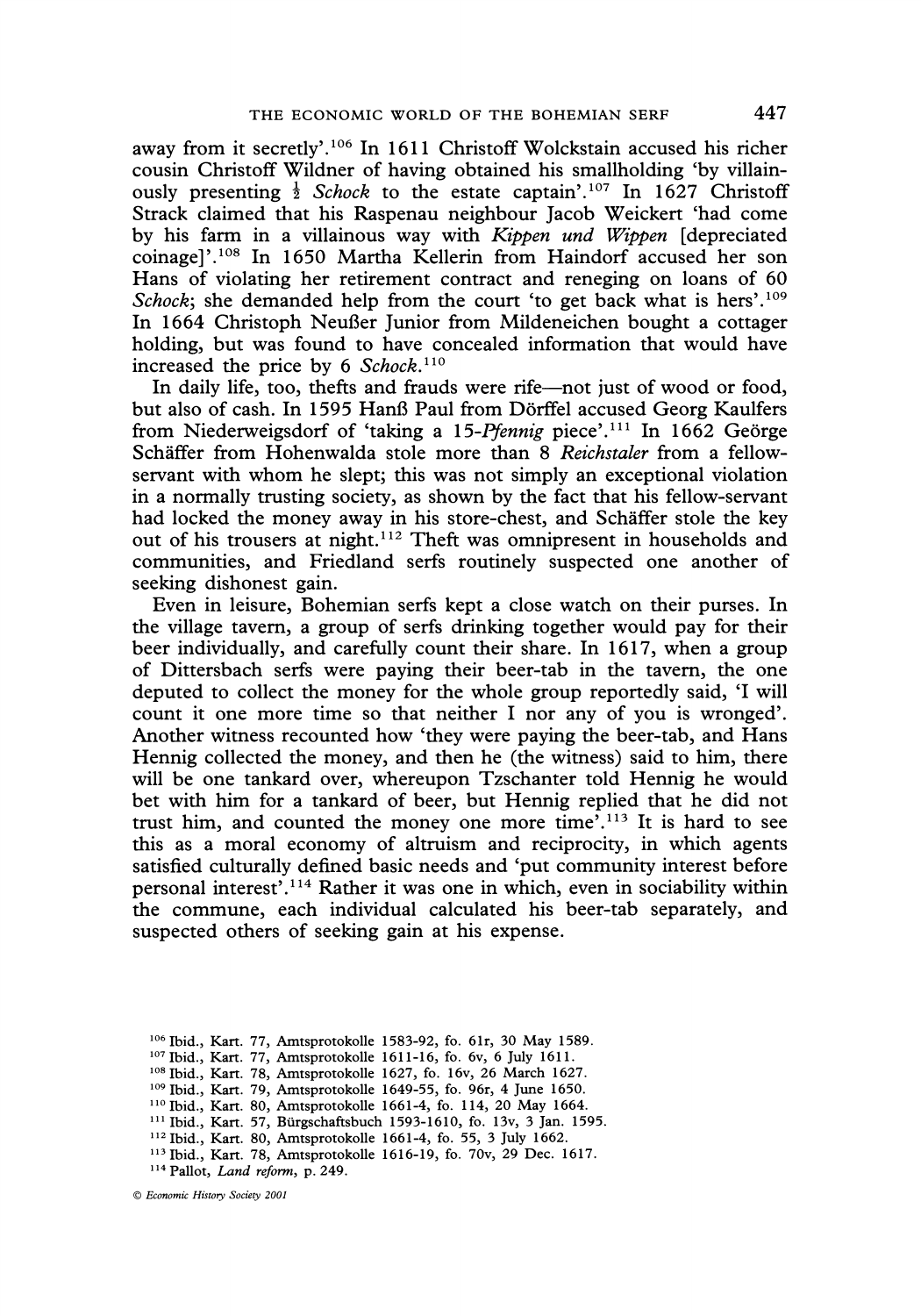#### VII

For a full characterization of the economic world of the serf, one would ideally wish to assess the extent of market participation, use of money, and profit orientation by different sections of the rural population. This, however, would require quantitative data which are unavailable for most pre-industrial peasant economies. In the absence of such information, it is impossible to reach a definitive judgment about what proportion of which social groups in the Bohemian countryside used money, participated in markets, and tried to improve their economic position, just as it is impossible to evaluate what proportion of inputs and outputs in the rural economy was traded in markets rather than being supplied and consumed within households. However, the fact that by 1591 half of all serf households on the estate of Friedland were smallholders and cottagers who lacked sufficient land to feed a family suggests that by the late sixteenth century a considerable proportion of the rural population must have been transacting constantly in markets for labour and  $food.<sup>115</sup>$ Furthermore, the data presented in this article, qualitative though they are, show that economic agents of all social groups and both sexes did use money, transact in markets, and seek economic advantage; and that they lacked neither the necessary conceptual tools nor the requisite preferences. It is certainly possible that we are observing exceptional individuals whose concepts and preferences were quite alien to those of their neighbours. But the absence of any moral condemnation of their activities-even on the part of those in conflict with them-casts doubt on this view. Moreover, the sheer frequency and matter-of-factness of references to money, markets, and profit seeking suggests that there was nothing surprising about them to early modern Bohemian serfs. Nor, when serfs did transact in markets, is there any evidence that they were being forced to do so by modernizing landlords, capitalistic townsmen, or enlightened princely officials.<sup>116</sup> To the extent that such activities were not universal in this economy, this seems less likely to have resulted from inner differences in concepts or values than from external constraints. Some of these constraints, indeed, emanated precisely from landlords, townsmen, and officials.

The proliferation of landlord monopolies and monopsonies was a substantial, although not insuperable, obstacle to market participation. In 1586, when two Friedland butchers were buying up peasants' cattle for onward export, the obstacle to continuation of this lively trade was not a reluctance on the part of the large network of serfs to sell their cattle on the market, but rather the manorial prerogative obliging serfs to offer cattle first to the landlord at preferential prices before selling elsewhere.<sup>117</sup> When Jacob Wildner from Mildenau stopped exporting chickens to Seid-

<sup>&</sup>lt;sup>115</sup> On the growth of the rural sub-strata in early modern rural Bohemia (and many other parts of central and eastem Europe), see Cerman, 'Proto-industrialisierung', esp. pp. 188-325.

<sup>&</sup>lt;sup>116</sup> As argued, for instance, in Kriedte et al., *Industrialization*, pp. 44, 99, 106; Shanin, 'Peasantry', p. 248.

<sup>117</sup> SOA Děčín, HS, Kart. 77, Amtsprotokolle 1583-92, fo. 29v, 22 July 1586.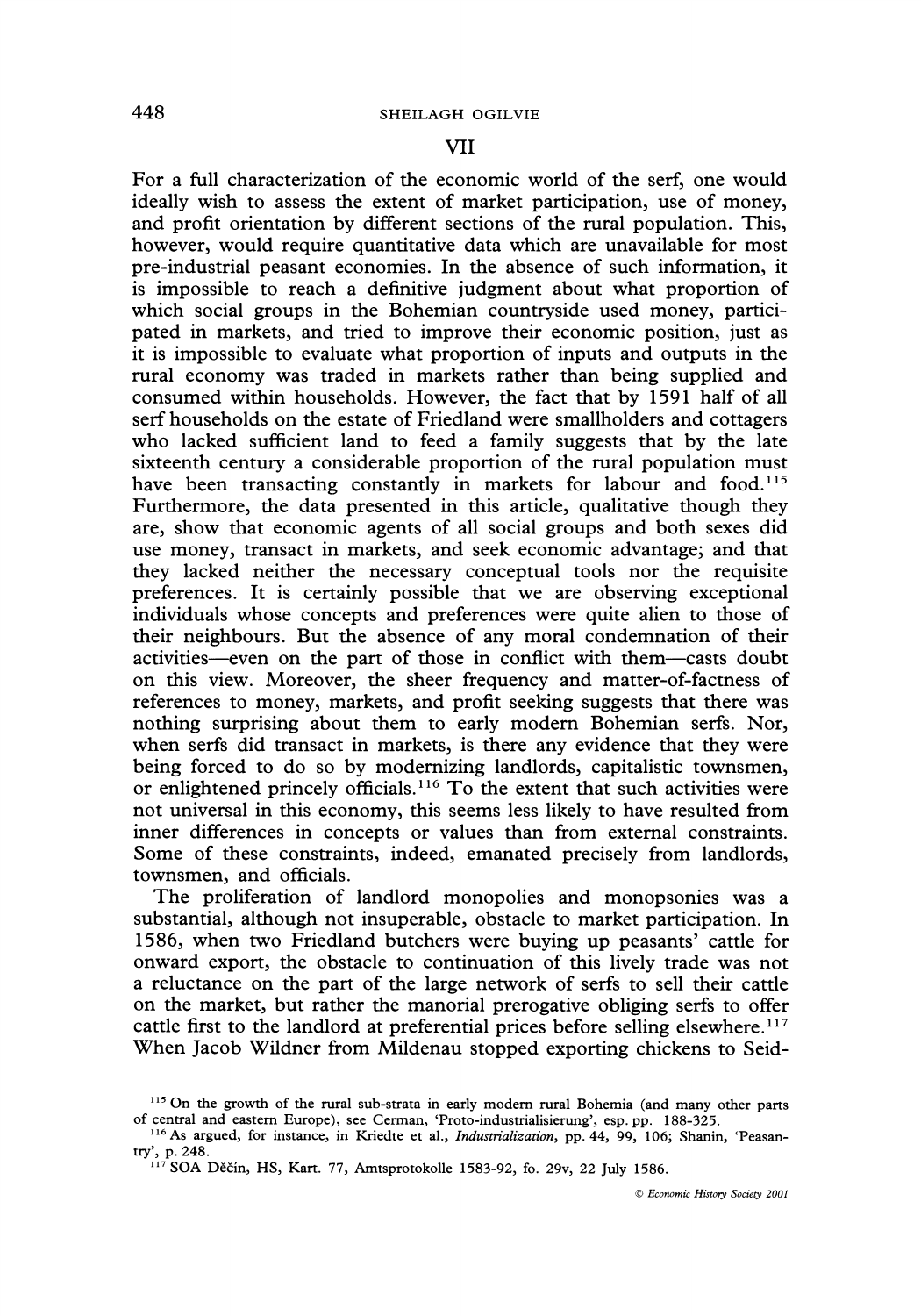enberg in 1586, it was not because Wildner was culturally reluctant to transact in markets, but rather because he was thrown into gaol for violating manorial export restrictions.<sup>118</sup> When Georg Geissler from Ullersdorf stopped importing beer from Zittau for sale in the estates of Friedland and Lichtenberg in 1645, this was not because he was unwilling to seek profits or engage in commerce, but because he was imprisoned for violating the manorial beer monopsony.<sup>119</sup> Nor was the protoindustrial sector characterized by the cultural abyss between subsistence orientation by rural craftsmen and profit maximization by urban merchants postulated by Kriedte, Medick, and Schlumbohm.<sup>120</sup> Quite the contrary. When the Bernsdorf villager Michel Schoffer was prevented from 'regrating' linen yarn from fellow-serfs (and spurred to emigrate illegally) in  $1587$ <sup>121</sup> when two Rückersdorf villagers were hindered from illegally exporting yarn in  $1604$ ,<sup>122</sup> or when rural weavers throughout the estate failed to sell their linens to outside merchants in  $1619$ ,<sup>123</sup> it was not because they felt any cultural reluctance to seek commercial profits, but because the Friedland manor enjoyed purchasing prerogatives on linen yarn and had sold the monopsony over buying its serfs' linen cloth to a Nuremberg merchant company for a fat commission.

**A** second hindrance to market participation by serfs was the actions of princely officials. Far from pursuing any 'modernizing' strategy of forcing peasants into markets to earn cash for taxes (as is often claimed), Bohemian bureaucrats hindered many market transactions which serfs already conducted. In 1650, for instance, the Prague government imposed new tolls on all Bohemian wares exported to Lusatia, and refused to temper them despite protests from the Friedland manor that 'our poor people, who have very sparse arable cultivation, and have to earn a living with wood-wares and the like, and earn a bare livelihood with this, would be totally cast to the ground'.<sup>124</sup> Of course, these trade barriers did not stop exports by serfs, but merely pushed them underground, creating opportunities for rent seeking and also increasing their risks and costs.<sup>125</sup> The serf wood-workers, linen-weavers, carters, and grain-traders of the estate of Friedland showed no cultural revulsion from international trade, but were prevented from expanding their participation in it by obstructive officials.

'Capitalistic' townsmen did not impose commerce and the profit motive on a subsistence-oriented rural economy, but rather constituted a third set of hindrances to market participation by willing serfs. Guilded urban craftsmen waged a perpetual struggle against peasant attempts to 'encroach' on their monopolies. East of the Elbe, guilds were generally

- 119 Ibid., Kart. 78, Amtsprotokolle 1645, fo. 52v, 26 June 1645.
- <sup>120</sup> Kriedte et al., *Industrialization*, pp. 41-53, 99-115.
- <sup>121</sup> SOA Děčín, HS, Kart. 77, Amtsprotokolle 1583-92, fo. 36r, 8 March 1587.
- <sup>122</sup> Ibid., Kart. 57, Bürgschaftsbuch 1593-1610, fo. 50r, 9 Jan. 1604.
- 123 Ibid., Kart. 78, Amtsprotokolle 1616-19, fo. 153r, 4 March 1619; fo. 204r, 21 Sept. 1619.
- <sup>124</sup> Ibid., Kart. 79, Amtsprotokolle 1649-55, fo. 103r, 14 June 1650.
- 125 Ibid., Kart. 79, Amtsprotokolle 1650-1, fos. 19v-20r, 24 Jan. 1651; Ibid., HS, Kart. 79, Amtsprotokolle 1656-60, fo. 24, 11 Jan. 1657.

 $©$  *Economic History Society 2001* 

<sup>&</sup>lt;sup>118</sup> Ibid., 2 Sept. 1586.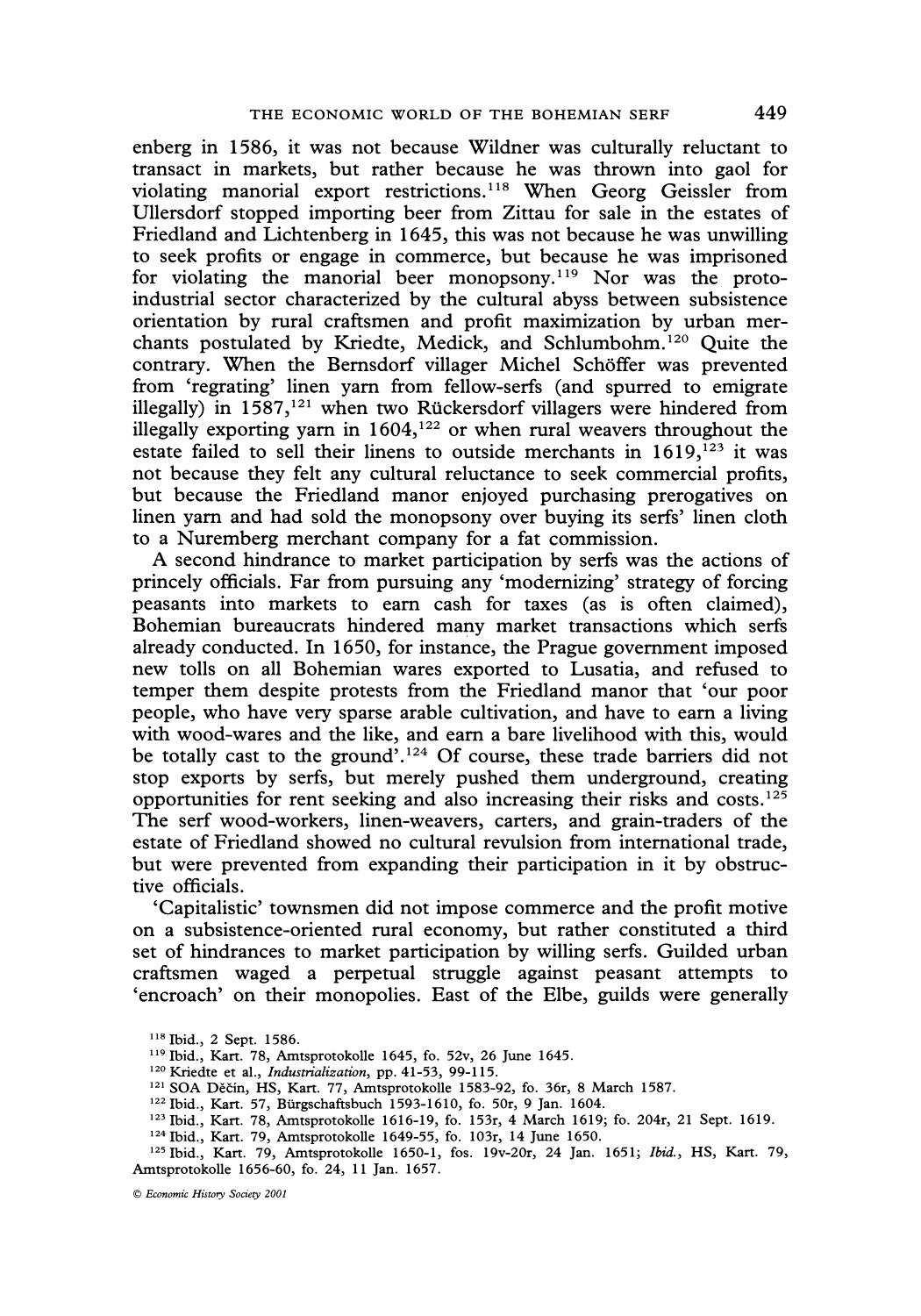weaker than those in western parts of the Empire, since whenever they conflicted with landlord interests they were ignored. But in cases where manorial officials saw no harm (or even a benefit) to the landlord from enforcing guild privileges, they did so. In 1662, for instance, the Friedland butchers' guild brought a Schönwalda villager called Paßig to court for selling an ox to a 'foreign' butcher, bypassing their privileges; he in turn accused a Friedland butcher called Henvig of illegally exporting cattle. In the end, both Paßig and Herwig paid large fines to the manor and smaller ones to the guild, and were forbidden to continue their 'profit seeking' (Gewinnsnehmung).<sup>126</sup> In 1686, likewise, the Friedland potters' guild reported a 'very impoverished' Ringenhain villager called Neumann for having 'taken it upon himself. . . to have a kiln-oven built and set in his parlour by an encroaching potter, the clay for which is taken from Seibt's farm . . . [which] is counter to the privileges which they possess'. The manor fined Neumann 10 Reichstaler because he 'did not petition the manor for permission.. . and, besides, the potter craft should be protected in their guild articles'.<sup>127</sup> It was urban corporatism, not rural subsistence-orientation, that stifled peasant market participation in these cases.

A final set of constraints on the peasant economy was the sheer ubiquity of manorial rents and dues. This turned serfs themselves into their neighbours' closest monitors, who could be trusted to mobilize manorial regulations to protect their own position. The manorial dues charged to village bakers, for instance, created incentives for licensed bakers, such as those in Riickersdorf in 1645, to report to the manor 'the other bakers, who do not have themselves written down in the manorial court, conduct their baking freely, and do not render any dues'.<sup>128</sup> In 1651, the Ober- and Niederwittig bakers reported that Christoph Zickhert from Hohenwalda was baking bread and rolls and hawking them around various villages, thereby 'encroaching on the bakers who bake in these villages, and have to pay manorial dues to do so'; cleverly, they also alleged that Zickhert was milling in foreign mills and failing to pay manorial dues on his bakery, thereby also defrauding the manor. Despite Zickhert's claim that he actually possessed a manorial licence, he was prohibited from hawking bread in other villages, milling in foreign mills, and baking at all unless he paid higher dues.<sup>129</sup> Zickhert's entrepreneurial activities were not rendered impossible by any cultural unwillingness on his part to participate in markets, minimize his milling costs, or maximize his profits by moving into new markets and undercutting established producers, but rather by the complaints of his fellowserfs, forced to seek rents within the manorial system in order to survive.

HOW, then, can we characterize the economic world of the Bohemian serf? As the evidence presented in this article has shown, pre-industrial

*Iz6* Ibid., Kart. 80, Amtsprotokolle 1661-4, 1 Aug. 1662, fo. 57.

<sup>&</sup>lt;sup>127</sup> Ibid., 2. část, dodatky (Friedland) 11, Amtsprotokolle 1685-7, fo. 31r, 24 April 1686.

<sup>&</sup>lt;sup>128</sup> Ibid., Kart. 78, Amtsprotokolle 1645, fo. 21v, 29 May 1645.

 $129$  Ibid., Kart. 79, Amtsprotokolle 1650-1, fo. 16r-v, 13 Jan. 1651; fo. 23v-24r, 28 Jan. 1651.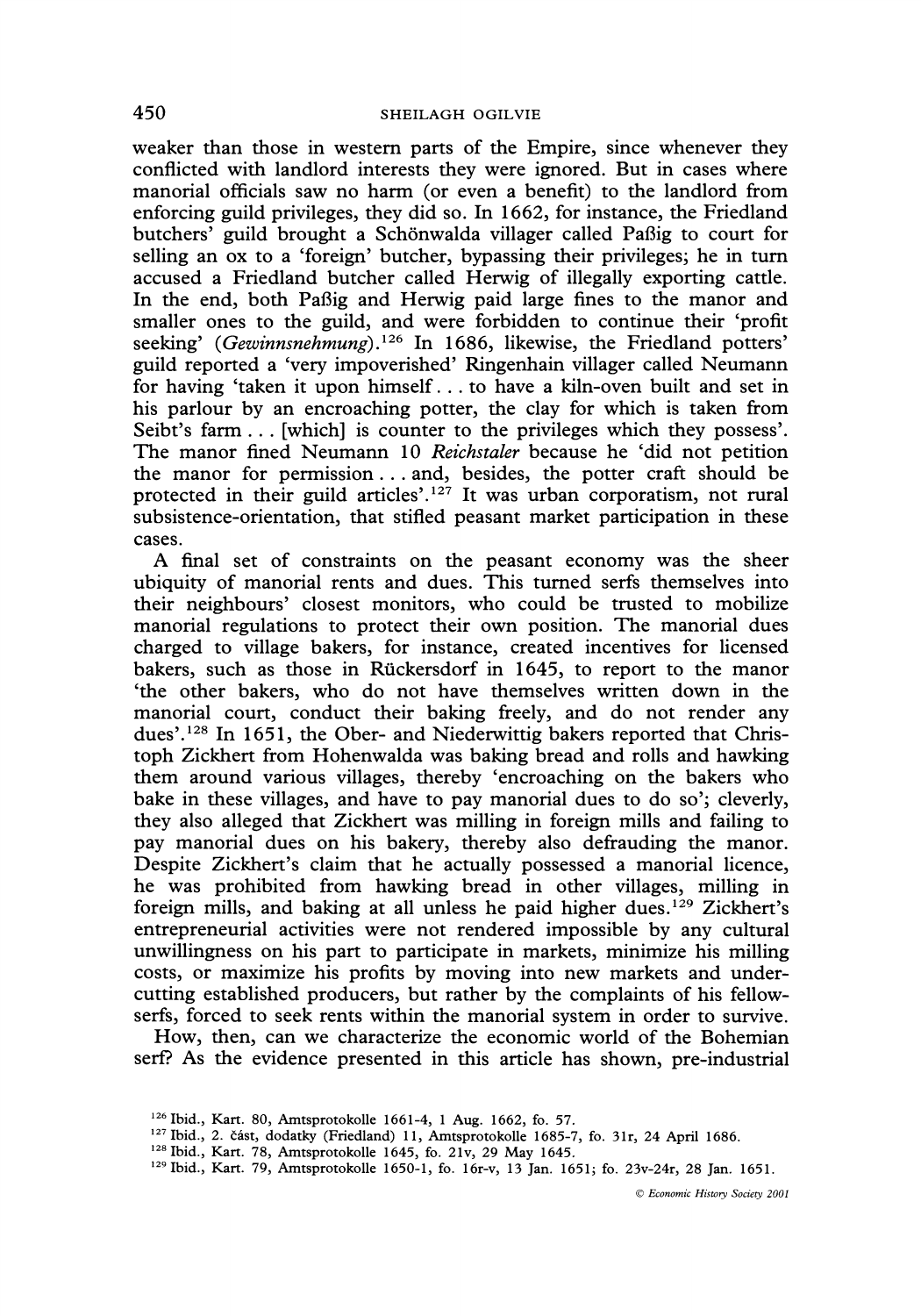Bohemia has no claim to be a unique enclave of economic modernity.130 Its rural economy suffered from lack of information, sparse transactions in many sectors, high risks, frightening insecurity, grinding poverty, and starvation for some of the poorest. Living standards, at least as far as these can be measured by life expectancies, were low by European standards.<sup>131</sup> Although in the nineteenth century Bohemia was to become the industrial powerhouse of the Habsburg lands, in 1583 this unleashing of its economic potential lay more than two centuries in the future. Yet Bohemian serfs showed a clear understanding of 'modern' economic concepts such as wage, price, rent, capital, interest, and profit, and an unmistakable eagerness to transact in markets, use money, and improve their individual economic position-wherever this was possible in the interstices of a highly constraining institutional framework.

These findings have two main implications. First, they push the boundary of 'modern' economic culture much further eastward in Europe than has usually been imagined, and open the possibility that it may be pushed further still-indeed, outside Europe altogether.<sup>132</sup> Second, they cast doubt on the usefulness of 'peasant culture' as an explanation for economic stagnation. Many social scientists have ascribed development failures in rural economies, both in the modern Third World and in pre-industrial central and eastern Europe, to distinctive concepts and preferences among peasants, which prevent them from minimizing costs, maximizing profits, participating in markets, and adopting new techniques and practices in response to changes in constraints. A complete understanding of why serf economies in central and eastern Europe were poor and undeveloped must await a more thorough analysis of their functioning. However, available evidence for the estate of Friedland suggests strongly that the obstacles to economic success for Bohemian serfs, and hence those aspects of their economic world on which we must focus, were external and institutional, not inward and cultural.

### *University* **of** *Cambridge*

**<sup>130</sup>**Some secondary literature, mainly German nationalist material of the period leading up to the Nazi invasion of Czechoslovakia, argues that the German-speaking population of the Czech Lands (which would include the estate of Friedland) was more progressive, entrepreneurial and westernized than the surrounding 'Slavs'. However, such hypotheses are not supported by any empirical findings, and to test them would require detailed micro-studies carried out on a rigorous comparative basis. The cooperative Czech-Austrian-British research project, 'Social structures in Bohemia', out of which the current article arises, is based on a sample of seven estates, some Czech- and some Germanspeaking. No systematic differences in demographic patterns, social structure, or economic behaviour have so far emerged between Czech-speaking and German-speaking areas.

**13'** See, for instance, Cerman, 'Bohemia', pp. 154-9; Grulich and Zeitlhofer, 'Lebensformen', p. 31. **<sup>132</sup>**As suggested by Popkin, *Rational peasant,* or, more recently, Hatekar, 'Farmers and markets'.

#### **Footnote references**

Beck, R., Unterfinning: ländliche Welt vor Anbruch der Moderne (Munich, 1993).

- Blickle, P., ed., Aufruhr und Empörung? Studien zu bäuerlichen Widerstand im Alten Reich (Munich, 1980).
- Blickle, R., 'Hausnotdurft. Ein Fundamentalrecht in der altstandischen Ordnung Bayerns', in G. Birtsch, ed., *Grund- und Freiheitsrechte von der ständischen zur spätbürgerlichen Gesellschaft* (Göttingen, 1987), pp. 42-62.

0*Economzc Htswy Society* 2001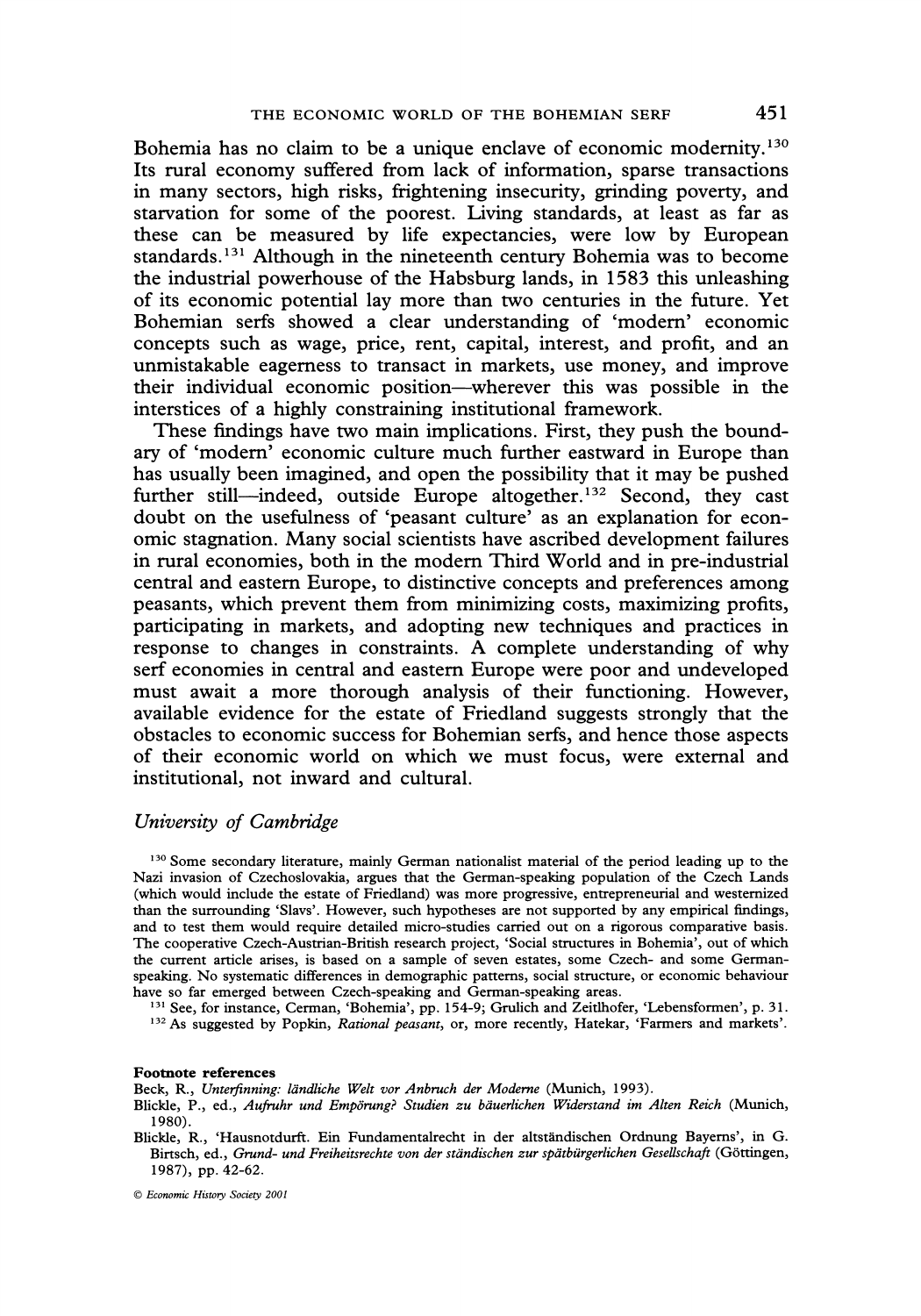- Blickle, R., 'From subsistence to property: traces of a fundamental change in early modem Bavaria', *Cent. Eur. Hist.,* 25 (1992), pp. 377-85.
- Bosl, K., *Gesellschaft im Aufbruch. Die Welt des Mittelalters und ihre Menschen* (Regensburg, 1991).
- Brunner, O., 'Das "Ganze Haus" und die alteuropaische "Okonomik"' in *idem, Neue Wege der*  Verfassungs- und Sozialgeschichte (Göttingen, 2nd edn., 1968), pp. 103-27.
- Biicher, K., *Industrial evolution* (New York, 1912; orig. German edn., 1893).
- Cerman, M., 'Bohemia after the Thirty Years' War', *J. Fam. Hist.,* 19 (1994), pp. 149-75.
- Cerman, M., 'Gutsherrschaft vor dem "Weifien Berg" ', in J. Peters, ed., Gutsherrschaftsgesellschaften *im europaischen Vergleich* (Berlin, 1997), pp. 9 1-1 1 1.
- Cerman, M., 'Proto-industrialisierung und Grundherrschaft. Landliche Sozialstruktur, Feudalismus und Proto-industrielles Heimgewerbe in Nordböhmen vom 14. bis zum 18. Jahrhundert (1381-1790)', (unpub. Ph.D. diss., Univ. of Vienna, 1996).
- Chayanov, A. V., 'On the theory of non-capitalist economic systems', in D. Thomer, B. Kerblay, and R. E. F. Smith, eds., *A. V. Chayanov on the theory of the peasant economy* (Manchester, 1986), pp. 1-28.
- Chayanov, A. V., 'Introduction', in D. Thomer, B. Kerblay, and R. E. F. Smith, eds., *A.* **I.:**  *Chayanov on the theory of the peasant economy* (Manchester, 1986), pp. 35-51.
- Chayanov, A. V., 'Peasant farm organization', in D. Thomer, B. Kerblay, and R. E. F. Smith, eds., *A. I.: Chayanov on the theory of the peasant economy* (Manchester, 1986), pp. 29-270.
- Dipper, C., 'Bauem als Gegenstand der Sozialgeschichte', in W. Schieder and V. Sellin, eds., *Sozialgeschichte in Deutschland,* 4 vols. (Gottingen, 1986-7), vol. 4, pp. 9-33.
- Enders, L., 'Individuum und Gesellschaft. Bäuerliche Aktionsräume in der frühneuzeitlichen Mark Brandenburg', in J. Peters ed., *Gutsherrschaft als soziales Model1* (Munich, 1995), pp. 155-78.
- Figes, O., *Peasant Russia, civil war* (Oxford, 1989).
- Galeski, B., *Basic concepts of rural sociology* (Manchester, 1972).
- Grulich, J. and Zeitlhofer, H., 'Lebensformen und soziale Muster in Siidbohmen im 16. und 17. Jahrhundert', *Jthoiesky Sbomik Historicky,* 66 (1997-8), pp. 28-53.
- Harnisch, H., 'Bäuerliche Ökonomie und Mentalität unter den Bedingungen der ostelbischen Gutsherrschaft in den letzten Jahrzehnten vor Beginn der Agrarreformen', *Jahrbuch fur Winschafrsgeschichte* (1989), pp. 87-108.
- Hatekar, N., 'Farmers and markets in the pre-colonial Decan: plausibility of economic growth in traditional societies', *P. 6 P.* (forthcoming).
- Hoch, S., 'The serf economy and the social order in Russia', in M. L. Bush, ed., *Serfdom and slavery: studies in legal bondage* (London and New York, 1996), pp. 311-22.
- Hroch, M. and Petráň, J., *Das 17. Jahrhundert-Krise der Feudalgesellschaft?* (Hamburg, 1981).
- Imhof, *A.* E., *Lost worlds* (Charlottesville and London, 1996).
- Kaak, H., 'Diskussionsbericht', in J. Peters, ed., *Guwherrschaft als soziales Model1* (Munich, 1995), pp. 439-501.
- Kerblay, B., 'Chayanov and the theory of peasantry as a specific type of economy', in T. Shanin, ed., Peasants and peasant societies (Harmondsworth, 1971), pp. 150-60.
- Kisch, H., 'From monopoly to laissez-faire', *J. Eur. Econ. Hist.,* 1 (1972), pp. 298-407.
- Klima, A,, *Economy, industry and sociery in Bohemia in the 17th-19th centuries* (Prague, 1991).
- Kriedte, P., Medick, H., and Schlumbohrn, J., *Indusm'alization before indusm'alization* (Cambridge, 1981).
- Landes, D., *The wealth and poverty of nations* (1998).
- Little, I. M. D., *Economic development* (New York, 1982).
- Macfarlane, A., *The origins of English individualism* (Oxford, 1978).
- Maur, E., 'Vrchnosti a poddani za tficetlete valky', *Folia Historica Bohemica,* 8 (1985), pp. 241-64. Maur, E., 'Staat und lokale Obrigkeiten in Bohmen', in M. Cerman and R. Luft, eds., *Untertanen,*
- *Herrschaft und Staat in Bohmen und im 'Alten Reich'* (Munich, forthcoming 2001).
- Mironov, B. N., 'The Russian peasant commune after the reforms of the 1860s', in B. Eklof and S. P. Frank, eds., *The world of the Russian peasant* (Boston, 1990), pp. 7-44.
- Mironov, B. N., 'When and why was the Russian peasantry emancipated?', in M. L. Bush, ed., *Serjdom and slavery* (London and New York, 1996), pp. 323-47.
- Ogilvie, S. C., *State corporatism and proto-industry: the Württemberg Black Forest 1590-1797* (Cambridge, 1997).
- Pallot, J., *Land reform in Russia, 1906-1917* (Oxford, 1999).
- Peters, J., 'Eigensinn und Widerstand im Alltag: Abwehrverhalten ostelbischer Bauem unter Refeudalisierungsdruck', *Jahrbuch fur Wirtschaftsgeschichte* (1991), pp. 85-103.
- Polanyi, K., *The great transformation* (New York, 1957).
- Popkin, S., *The rational peasant: the political economy of rural society in Vietnam (Berkeley, 1979)*.
- Rebel, H., *Peasant classes: the bureaucratization of property and family relations under early Habsburg absolutism, 1511-1636* (Princeton, 1983).
- Redfield, R., *Peasant society and culture* (Chicago, 1960).